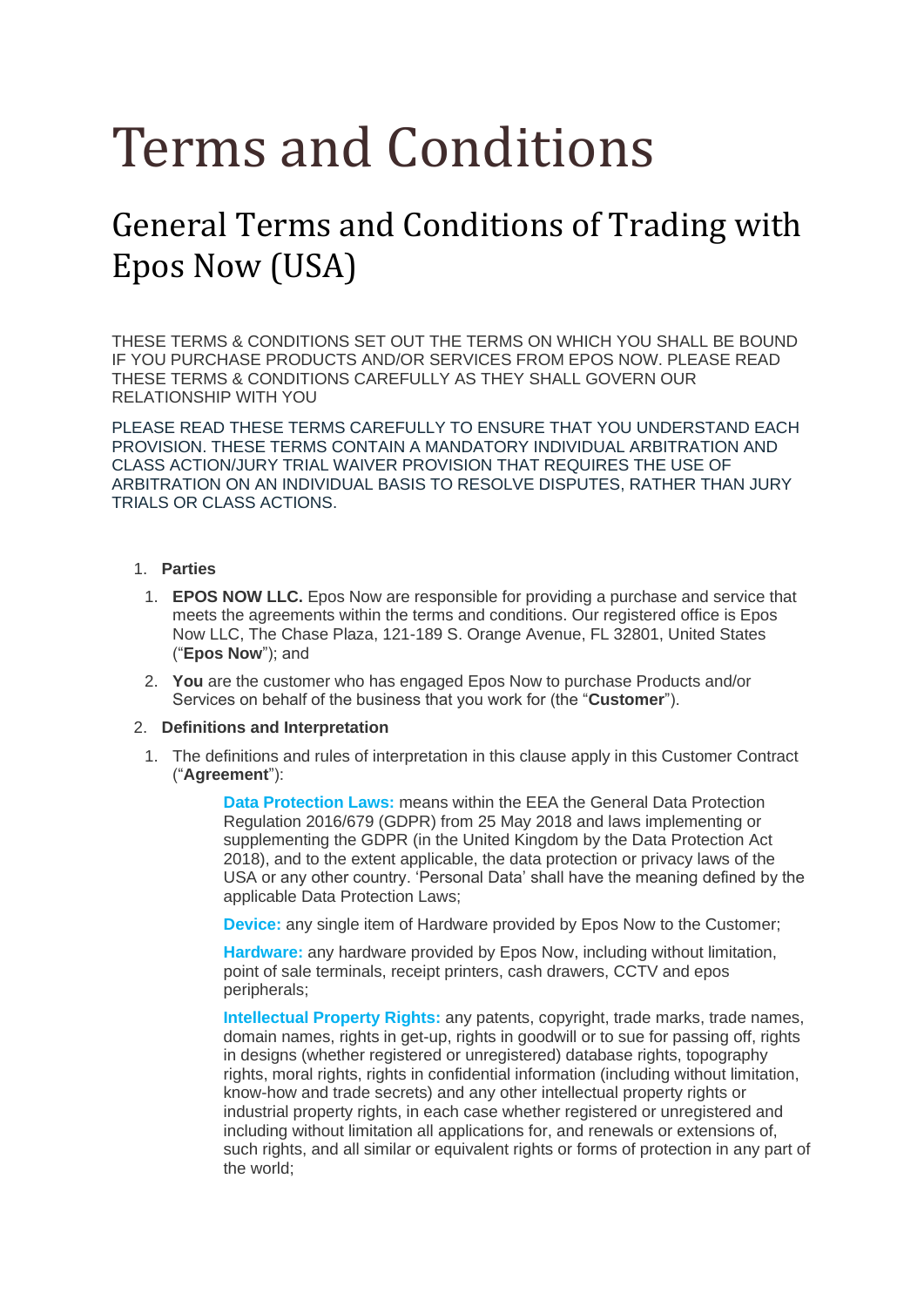**Product:** any Hardware and/or Software;

**Professional Services:** means all projects that are scoped out under the name 'Professional Services' in an order or Statement of Work;

**Return to Base:** means that the Customer is required to send any Hardware with a fault or defect back to Epos Now's designated location to undertake testing of the Hardware;

**SAAS Plan(s):** means any software-as-a-service plan offered by Epos Now;

**Services:** the services to be provided by Epos Now to the Customer under this Agreement, as agreed by the parties in writing. This can include: support, maintenance and installation of the Products;

**Software:** any point of sale software provided by Epos Now for use with the Hardware or any third party hardware;

**Statement of Work:** a document entered into by the parties which incorporates the terms of this Agreement and provides further specifications for the Services;

**Support Plan:** the 'Standard' support plan or 'Premium' support plan for the maintenance and upkeep of the Software, as further detailed in clause 11;

**System:** the Epos Now applications, interfaces and technical systems, including any Software and any related manuals;

**Working Days:** Monday to Friday (excluding USA public holidays); and

**Working Hours:** 9am to 6pm ET on a Working Day.

- 2. Unless the context otherwise requires, words in the singular shall include the plural and in the plural include the singular.
- 3. A reference to a statute or statutory provision is a reference to it as amended, extended or re-enacted from time to time.
- 4. A reference to "\$" or USD is a reference to United States currency.
- 5. The terms 'including', 'include', 'in particular' or any similar expression shall be construed as illustrative and shall not limit the sense of the words preceding or following those terms.
- 6. In the event of conflict between this Agreement and any Statement of Work, the Statement of Work shall prevail.
- 7. A reference to 'writing' or 'written' includes email unless stated otherwise.

#### 3. **Application of this Agreement**

- 1. This Agreement shall apply to any Products and/or Services provided by Epos Now to the Customer (and shall be incorporated into any quotation or order for such Products and/or Services).
- 2. Any acceptance of a quotation or placement of an order by the Customer shall be treated as an offer to purchase the Products and/or Services from Epos Now and Epos Now shall have the right to reject such offers at any time.
- 3. Epos Now Products are only available for sale to individuals or Customers who can make legally binding contracts.
- 4. This Agreement shall prevail over any inconsistent terms or conditions contained in, or referred to in, the Customer's purchase order, confirmation of order, or specification, or implied by law, trade custom, practise or course of dealing.
- 5. This Agreement incorporates and supplements the Epos Now Software End User Licence Agreement ("**EULA**") at Annex A (as updated from time to time). In the event of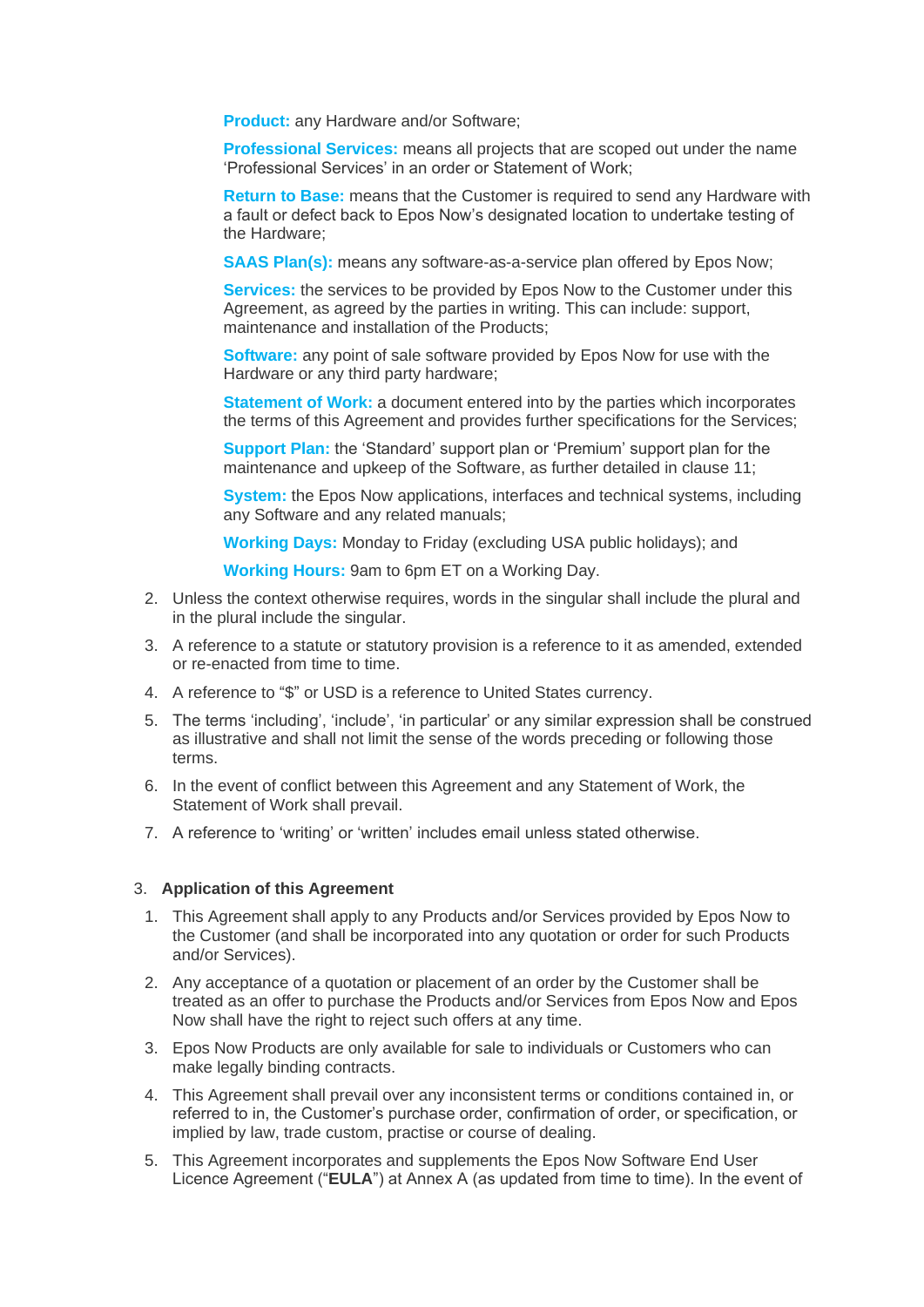conflict between the terms of this Agreement and the EULA, this Agreement shall prevail.

6. Notwithstanding any other provision in this Agreement, the duration of any Software licence ("**SaaS Period**") and/or any Hardware rental period ("**HaaS Period**") shall be as agreed by the parties in writing.

# 4. **Choosing a Product and Services from Epos Now**

- 1. Epos Now shall provide information about its Products and Services to help inform the Customer's basis of its purchase and, if requested by the Customer, Epos Now may provide a full demo of its Software on a free of charge basis.
- 2. Notwithstanding clause 4.1, it is the sole responsibility of the Customer to ensure that the Product(s) and/or Services it is purchasing meet the Customer's requirements.
- 3. Upon the Customer's request, Epos Now shall promptly provide a written quotation for any Product(s) and/or Services. This quotation shall be a guideline price and does not form the basis of any contract between the Customer and Epos Now.
- 4. Any advice or recommendation given by Epos Now or its representatives to the Customer regarding the Services or the storage, application or use of the Products which is not confirmed in writing by Epos Now is followed or acted upon at the Customer's own risk, and accordingly Epos Now shall not be liable for any such advice or recommendation which is not so confirmed in writing.
- 5. Any typographical, clerical or other error or omission in any sales literature, quotation, price list, acceptance of offer, invoice, website or other document or information issued by Epos Now shall be subject to correction without any liability on the part of Epos Now.
- 6. The Customer shall assume the risk for the Products once they have been delivered to the delivery address specified in the Customer's order. Risk in the Products shall only transfer back to Epos Now upon its physical receipt of the Products in the event that they are eligible to be returned in accordance with this Agreement.
- 7. Subject to sections 8 and 9 (where title remains with Epos Now at all times), title to any Products ordered by the Customer shall pass to the Customer upon Epos Now receiving payment in full for those Products.

# 5. **Fees**

- 1. All Product and Service pricing is provided in 'good faith' by Epos Now. Unless stated otherwise in a quotation, written quotations are valid for 30 days from the date of their issue, however, some offers and discounts are subject to shorter timeframes. Where this is the case, the Customer shall be advised by Epos Now representatives and/or in Epos Now's sales literature.
- 2. Pricing for our SAAS Plans and Support Plan charges (sections 11 and 12) will vary and pricing shall increase dependent upon: (i) number of Devices and (ii) number of locations that have an associated Device. In these terms and conditions any pricing given is to licence or support a single item of Hardware. In particular:
	- 1. Standard SAAS and Standard Support Devices are charged at \$24.00 per month per device
	- 2. Premium Support Devices are Charged at \$39.00 per month per device
	- 3. Standard SAAS and Standard and Premium Support Trading Locations are charged at \$15.00 per month per device
	- 4. Premium SAAS Devices are charged at \$45.00 per month per device
	- 5. Premium SAAS Locations are charged at \$15.00 per month per device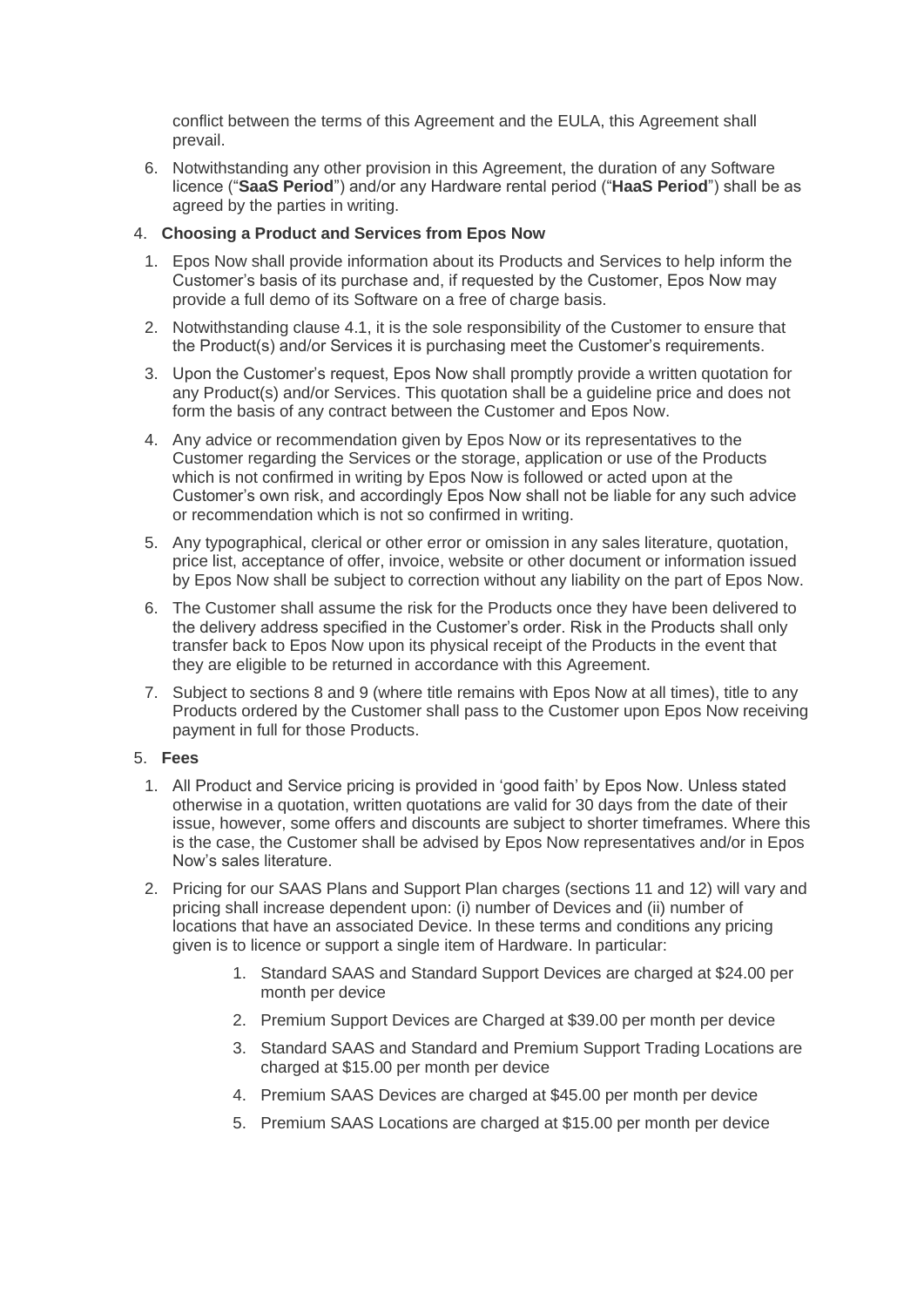- 3. The Customer shall reimburse Epos Now for any travel, subsistence and living expenses reasonably incurred for the performance of the Services, which Epos Now shall quote and agree in advance with the Customer where such expenses are reasonably foreseeable.
- 4. All invoices are due and payable by the Customer (or via a finance provider, where applicable) immediately upon receipt of the applicable invoice. The Customer acknowledges that no Products shall be dispatched, and no Services shall be provided, until payment of the applicable invoice is received by Epos Now in cleared funds.
- 5. All prices Epos Now quotes are exclusive of sales taxes in force from time to time. Where sales taxes are payable by the Customer, this shall be added to the invoice in addition to the fees.
- 6. Without prejudice to any other right or remedy that Epos Now may have, if the Customer fails to pay Epos Now by the relevant invoice due date, Epos Now may:
	- 1. charge interest on such sum from the due date for payment at the rate of 8% per annum.
	- 2. suspend the provision of the Services (including all of the Customer's access to the Software); and/or
	- 3. (where either sections 8 or 9 applies), the Customer shall hold the Products on a fiduciary basis and Epos Now shall be entitled at any time to require the Customer to 'deliver-up' the Products to Epos Now and, if it fails to do so, the Customer acknowledges and agrees that Epos Now may enter the Customer's premises or any third party premises where the Products are stored and repossess the Products.
- 7. The standard service offered by Epos Now shall include standard 'welcome' setup of the System and remote support (in accordance with the applicable Support Plan). Complimentary implementation training may also be offered and provided by Epos Now to the Customer (subject to availability), which shall consist of up to 4 hours of training, email and/or live chat support. Any additional Professional Services, further training, onsite support and/or custom work required shall be subject to a professional services fee (which shall be quoted on application) at the then current Epos Now day / hour rates. All Professional Services exclude travel, subsistence and living expenses, which shall be invoiced separately in accordance with clause 5.2.
- 8. All postage and packaging fees shall be charged to the Customer in addition to the fees for the relevant Products and Services at Epos Now's then current rates.

# 6. **Customer Responsibilities**

- 1. The Customer shall be responsible for installing the Hardware (unless otherwise agreed in writing with Epos Now) and shall keep the Hardware in the environmental conditions recommended by Epos Now and ensure that the external surfaces, cables and fittings of the Hardware are kept in good, clean condition.
- 2. The Customer shall ensure that the Hardware is only used by properly trained staff in accordance with Epos Now's instructions from time to time. The Customer shall ensure that only personnel authorized by Epos Now adjust, modify, configure, maintain, repair, replace or remove any part of the Hardware.
- 3. The Customer shall maintain adequate records of the use, maintenance and malfunction of the Hardware and shall provide Epos Now with such information and assistance concerning the Hardware, its application, use, location and environment as Epos Now may reasonably require to enable it to carry out the Support Plan.
- 4. The Customer shall immediately notify Epos Now if there is any failure of the Hardware or the System and shall allow Epos Now full and free access to the Hardware and all documentation, software, materials and services necessary for the provision of the Support Plan. The Customer shall ensure that relevant trained and experienced staff are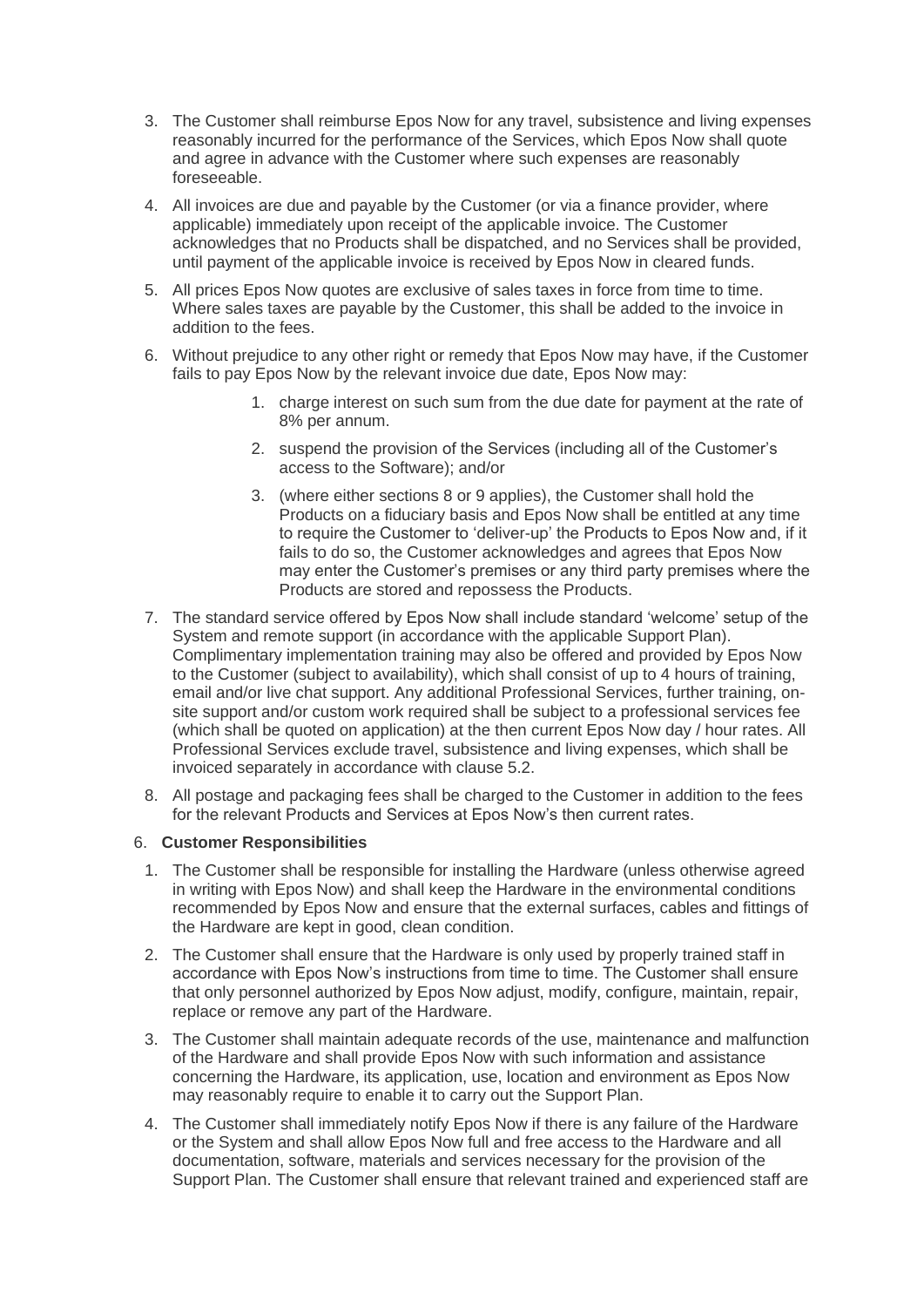available when required by Epos Now to provide Epos Now with information required to diagnose and/or repair the issue.

- 5. It is the Customer's sole responsibility to operate regularly and verify a proper back-up routine, maintaining all back-up copies in a secure environment.
- 6. The Customer undertakes to put and keep in place adequate security measures and upto-date firewalls to protect the Hardware, Software and Systems from any viruses, harmful code or unauthorized access. Epos Now shall not be responsible for any unauthorized access to the System by means of hacking, any unauthorized access of the Hardware with intent to commit or facilitate the commission of an offence or any unauthorized modification of the Hardware by a third party.
- 7. The Customer is responsible for ensuring that their login password to the Epos Now Systems remains secure and confidential. The Customer should update their password regularly and 'remember me' type functions should not be used on publicly available or shared computers.
- 8. The Customer shall not re-export any Hardware supplied under this Agreement.
- 9. The Customer is responsible for transactions between the Customer and the Customer's own customers ("End Customer"). Epos Now is not a party to your transactions and assumes no liability or responsibility for your products, services or offerings. Epos Now is not your bank, agent, or trustee or otherwise involved in the flow of funds or payments. Any payment dispute must be resolved between you and the End Customer. WITHOUT LIMITING SECTION 23 (LIABILITY AND DISCLAIMER OF CERTAIN WARRANTIES) OR SECTION 27 (LIMITATION OF LIABILITIES) BELOW, EPOS NOW MAKES NO WARRANTY AND ASSUMES NO RESPONSIBILITY OR LIABILITY FOR ANY DISPUTES, CHARGEBACKS, OVERCHARGES, DELAYED PAYMENTS, INSUFFICIENT FUNDS, EXPIRED CARDS, CIRCUMSTANCES BEYOND OUR CONTROL (INCLUDING WITHOUT LIMITATION POWER OUTAGES, SERVICE INTERRUPTIONS OR OTHERWISE) OR OTHER ISSUES RELATING TO TRANSACTIONS MADE THROUGH EPOS NOW PRODUCTS TO THE MAXIMUM EXTENT PERMITTED BY APPLICABLE LAW

# 7. **Internet / Network Requirements**

- 1. Epos Now's Products require a reliable and robust connection to the internet / local network to take advantage of all of the online features and benefits. It is the Customer's responsibility to ensure that it has an appropriate internet / local network connection in place prior to installation of the Software and to also ensure that the internet connection is maintained correctly and includes an up-to-date firewall. The recommended internet speeds are a minimum 7Mbps download speed and 0.6Mbps upload speed to support up to four till devices. Larger locations / installations will need higher internet speeds as appropriate to the size of installation and business. This speed requirement does not include any additional internet usage required over and above the Epos Now System such as staff or guest networks or other business requirements. Internet speeds and consistencies can be checked by using internet speed test websites or by contacting the applicable internet service provider.
- 2. The Customer must provide a separate physical network or a separate V-LAN for Epos Now systems. This must not be shared with other devices, particularly those that cause high volume, high congestion or unpredictable network loads including (but not limited to) guest networks and music or video streaming devices.
- 3. The Customer is solely responsible for any connection charges, line rental charges and call charges in relation to any Products.
- 4. Whilst Epos Now representatives may provide advice and an indication of the suitability of the Customer's internet / local network connection, it remains the Customer's sole responsibility to ensure it has a suitable internet / local network connection both before and after an order is placed. Epos Now is not responsible for any slow responses to its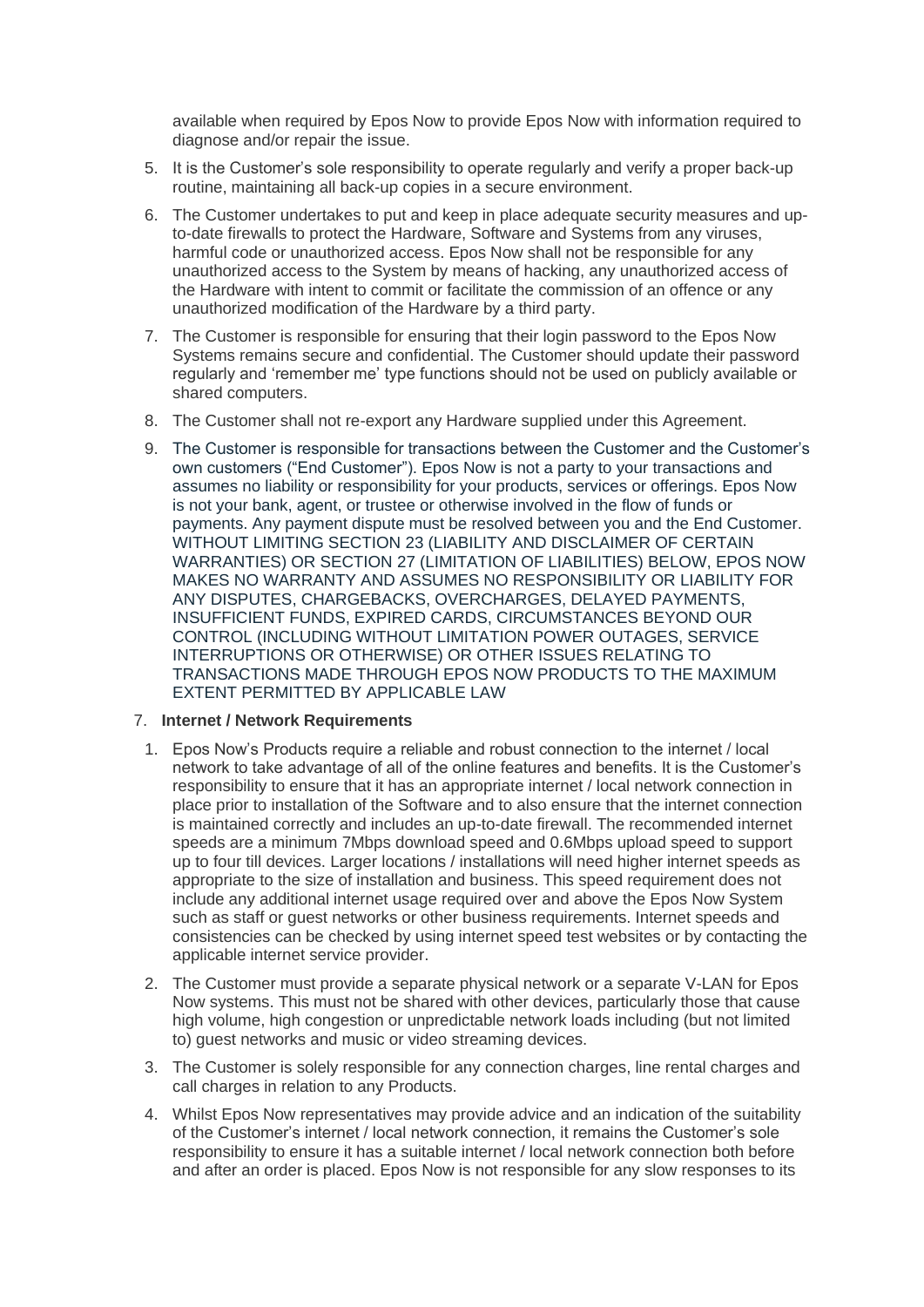Systems, including where this is caused by the Customer's poor internet / local network connection.

- 5. Provision of Local Area Network (LAN) infrastructure (e.g. cabling, network switches, WAN router) is the responsibility of the Customer and should be appropriate to the size of business and criticality of the operation.
- 6. Where the System is to be used over wifi (e.g. tablets/mobile devices):
	- 1. the Customer is responsible for the setup, configuration and management of both the wifi infrastructure and the Customer devices. This includes ensuring wifi coverage in required areas and ensuring network dropouts due to wifi roaming are minimised; and
	- 2. the Customer must be mindful that wifi is not as robust as a wired network and network dropouts can occur due to wifi coverage, access point roaming, tablet sleep modes as well as other environmental factors. This is not unique to Epos Now Systems and should be considered when selecting a wifi solution.
- 7. Epos Now Systems are designed to work offline, but where no network connection (LAN or WAN) is available or the network connection is unreliable, some functionality is reduced.
- 8. Where Customer devices are used offline for long periods, the Customer must ensure that such devices are regularly (at least every 7 days) connected to the internet to ensure data is synchronised with its servers. All till devices must regularly (at least every 7 days) perform 'End of Day/Close Till' operations to ensure that the local data store can be archived to the servers.

# 8. **Hardware as a Service (Monthly Fee: Hardware without up-front costs)**

- 1. Epos Now offers a monthly fee subscription option for the provision of the Products, whereby it shall supply Hardware and/or Software solutions without any upfront cost. This includes CCTV integration. For this option, fees are charged on a monthly basis with a minimum contract term equal to the HaaS Period ("**Subscription Contract**").
- 2. If the Customer cancels the Subscription Contract within the HaaS Period, or in accordance with clause 8.3.3 below, it must return any Hardware it has received and pay the remaining balance for the remainder of the HaaS Period. This is calculated by multiplying the number of months outstanding by the applicable monthly fee.
- 3. At least 90 days prior to the end of the HaaS Period the Customer shall notify Epos Now of its choice to either:
	- 1. upgrade the Hardware where applicable and continue payment under the Subscription Service at the same rate (unless notified to the Customer by Epos Now from time to time in accordance with these terms). This shall be for a further fixed period equal to the HaaS Period. All rights relating to Product warranties and the Swap It service shall continue to apply to the Hardware; or
	- 2. keep the current Hardware and continue payment under the Subscription Service at the same rate (unless notified to the Customer by Epos Now from time to time in accordance with these terms). The rental of the Hardware under this option shall be on a rolling monthly basis, which may be cancelled at any time by the Customer providing Epos Now with at least one month's prior written notice. All rights relating to Product warranties and the Swap It service shall continue to apply to the Hardware; or
	- 3. cancel the Subscription Contract with effect from the end of the Subscription Contract term, and if the Customer fails to notify Epos Now within this 90 day period, clause 8.3.2 shall apply as the default position.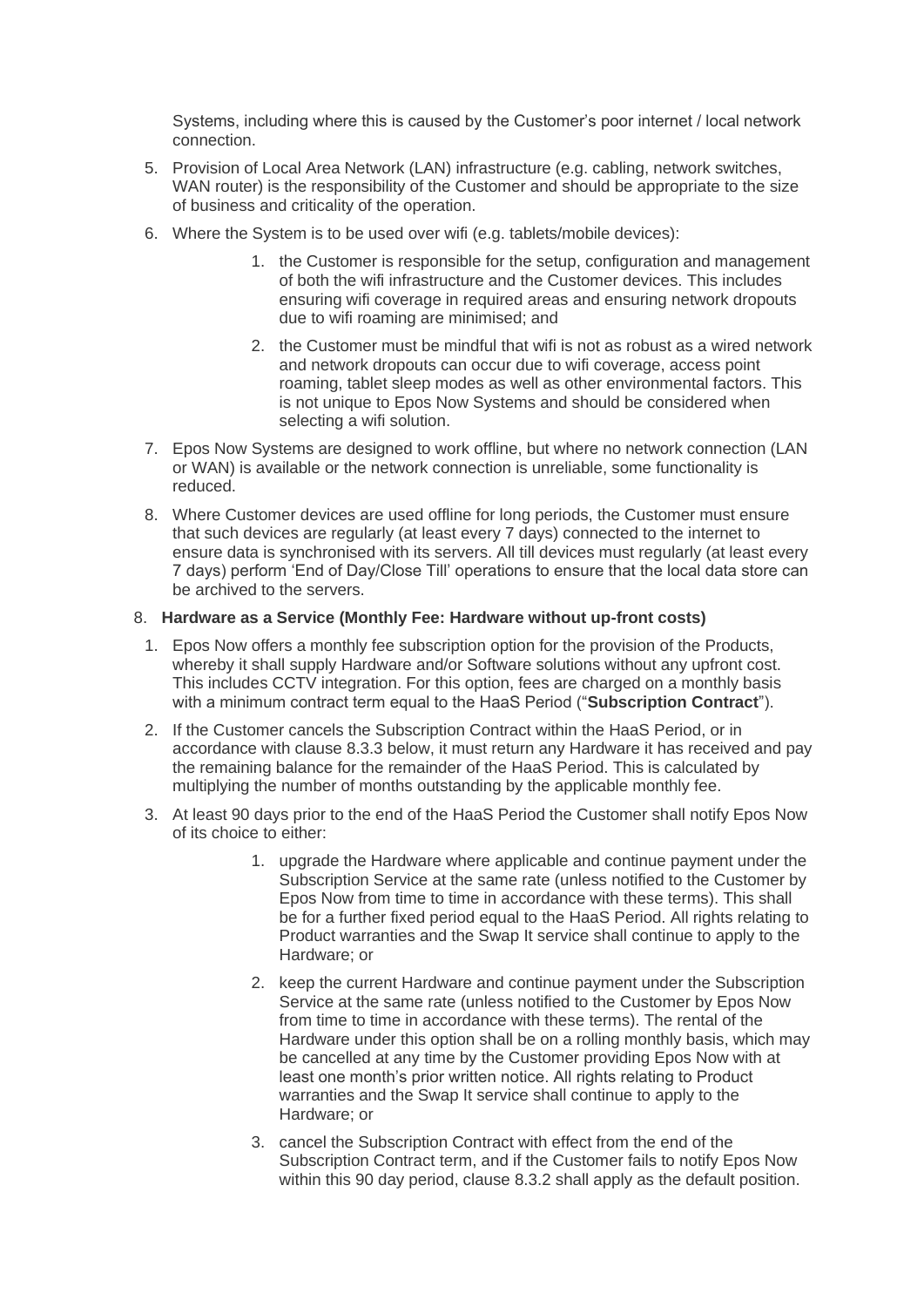- 4. Subject to clause 8.2, either party can terminate the Subscription Contract at any time by providing the other party with at least 30 days' prior written notice.
- 5. For the avoidance of doubt, title to the Products shall not pass to the Customer at any point under the Subscription Contract option and Epos Now shall remain the owner of the Products at all times.
- 6. The Customer must arrange the safe return of Hardware within 10 Working Days of the end of the Subscription Contract.
- 7. If the Products are not returned, after a period of 10 Working Days from the end of the Subscription Contract (or any earlier date where termination takes place during the HaaS Period) that Epos Now has not received the Hardware, Epos Now shall charge an additional sum of \$USD 30 (excluding sales taxes).

# 9. **Product Rental**

- 1. Epos Now may offer the ability to rent the Products from Epos Now and where this is possible, it shall notify the Customer of the rental period, and the applicable fees for that period.
- 2. On acceptance of an order, a deposit per point of sale terminal shall be taken in addition to the first month's rental fee. If the rental period is greater than one month, the subsequent payments shall be due in one month intervals, starting from the first date of the rental period.
- 3. Epos Now shall remain the owner of the Products and shall retain title in them at all times.
- 4. It is the Customer's responsibility to ensure that the Hardware is maintained and returned in the same condition as it was dispatched (fair wear and tear excepted)
- 5. The Customer must arrange the safe return of Hardware within five Working Days of the end of the rental period.
- 6. Epos Now may offer to collect the Hardware, however, it is the Customer's responsibility to document the cosmetic condition before the Hardware is collected by Epos Now (or Epos Now's third-party collection agent or courier).
- 7. For each five Working Days after the five Working Days from the end of the rental period that Epos Now has not received the Hardware, Epos Now shall charge an additional sum of \$USD 25 (excluding sales taxes) up to a total maximum equivalent of the new cost of the Hardware.
- 8. Upon return of the Hardware, Epos Now shall inspect the Hardware and compile a report. Based on the report, a full refund of the deposit may be made, less any adjustments. If the Customer is eligible for a return of the deposit, this payment shall be made within 14 Working Days of receiving the returned Hardware.
- 9. If the Hardware is returned in a damaged condition where the cost of repair or replacement exceeds the value of the deposit, Epos Now retains the right to invoice the Customer for an additional sum to cover the damage exceeding the value of the deposit. The Customer must pay this sum within 14 days of the date of the applicable invoice.
- 10. If the Hardware is not returned after 28 days after the rental period, Epos Now shall withhold the entirety of the deposit and invoice the Customer for the remaining value of the Products and any charges outstanding. This must be paid within 14 days of the date of the applicable invoice.
- 11. The Hardware rental does not include any ongoing services or consumables (e.g. support, applications or peripheral hardware such as USB scanners), but these are available on request (subject to agreed fees).

# 10. **Annual Software Licence Fee**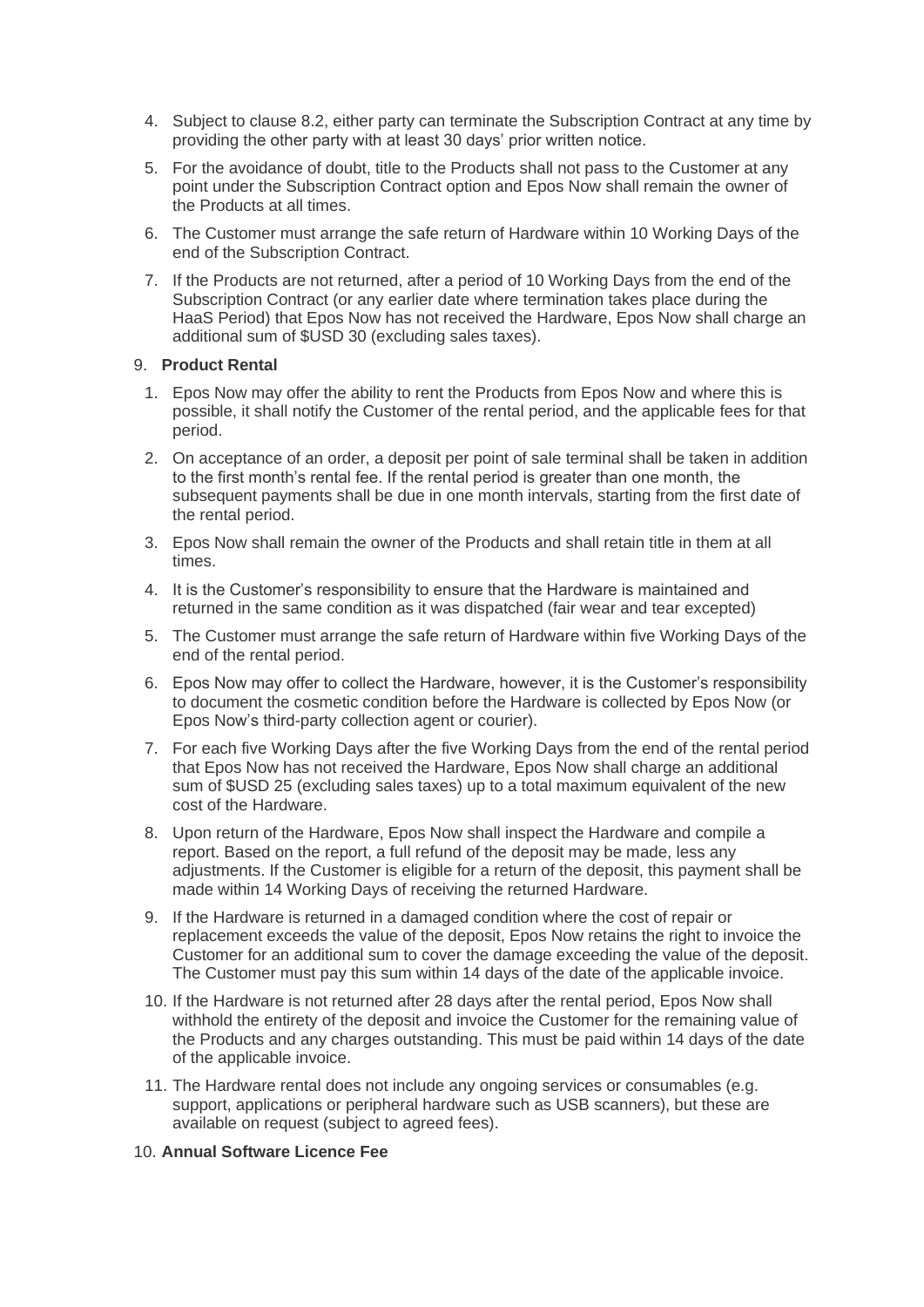- 1. Unless the Customer has opted to purchase a Support Plan, the Customer shall be charged for a Software licence annually.
- 2. The annual Software licence provides the Customer with:
	- 1. use of the Software for a minimum 12 calendar months;
	- 2. maintenance and operating costs of the Epos Now servers; and
	- 3. selective System updates, improving the running and functionality of the Software.
- 3. The first year of the Software licence is included within the price of purchasing the Software.
- 4. The annual Software licence fee is for each separate point of sale terminal (as updated from time to time).
- 5. Payment of the Software licence is due on the anniversary of the original account activation for each point of sale terminal.
- 6. The Software licence fee is non-negotiable and is non-refundable in the event that this Agreement is terminated.
- 7. The Software licence shall apply for a minimum period of 12 months ("**Initial Term**") and shall automatically renew for further 12 month periods (each a "**Renewal Period**") unless and until a party provides the other party with written notice to cancel the Software licence at least 30 days before the start of the next Renewal Period, which shall take effect no earlier than the end of the Initial Term or the end of the then current Renewal Period. Upon the start of each Renewal Period, the Customer shall be charged for the Software licence fees (at the then current rates) via the original billing method.
- 8. The Customer acknowledges and agrees that upon the annual Software licence renewal date, the Customer shall be required to upgrade to the then latest version of the Epos Now Software platform.

# 11. **Support Plan**

- 1. Epos Now offers two optional Support Plans:
	- 1. Standard Support, which shall include:
		- 1. the annual Software licence fee;
		- 2. access to the Epos Now support team during Working Hours;
		- 3. remote technical and support from Epos Now's UK call centre;
		- 4. Software updates;
		- 5. email support;
		- 6. encrypted backup of transaction data;
		- 7. warranty upgraded from 'Return to Base' to 'Swap It' pursuant to clause 15; and
		- 8. remote training for all Customer staff.
	- 2. Premium Support, which shall include the contents of the Standard Support Plan and:
		- 1. 24-hour telephone support; and
		- 2. priority email support.
- 2. The Customer can upgrade to a Support Plan at any time either through the 'Back Office' of the System using its log-in credentials, or by contacting Epos Now. If the Customer is already part-way into a Standard Support Plan contract, this existing contract shall be cancelled and replaced by the Premium Support contract.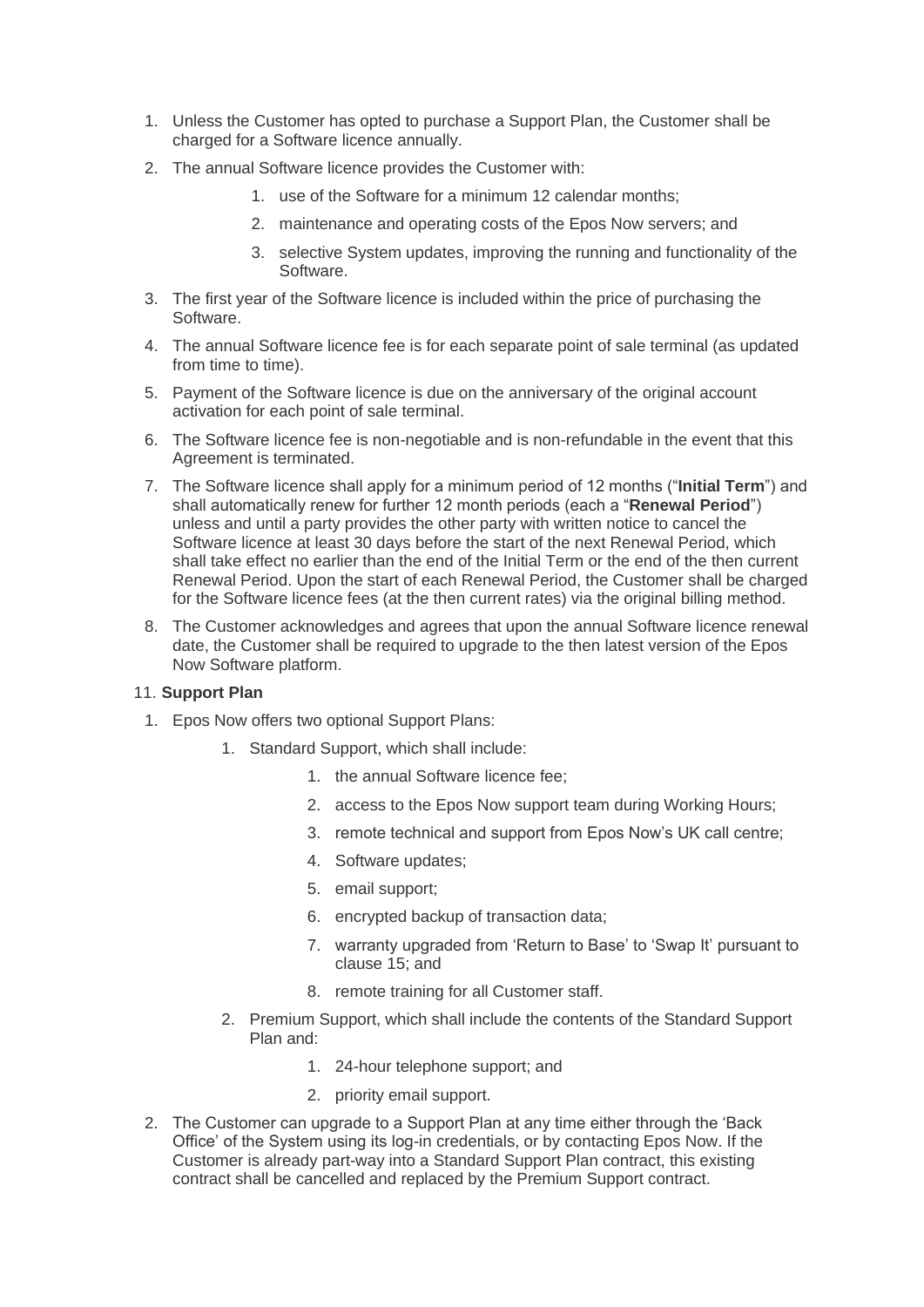- 3. Where the Customer has paid for a Standard Support Plan contract and wishes to upgrade to a Premium Support Plan, the remaining term of the Standard Support Plan shall be discounted from the Premium Support plan's payment on a pro rata basis. The Premium Support Plan contract shall continue for at least one year from the date of taking out the Premium Support Plan.
- 4. All Support Plans are contracts for 12-month periods and are governed by the terms of this Agreement.
- 5. The Customer can choose to either pay the Support Plan annually in advance or on a monthly basis. Where the Customer chooses to pay for the Support Plan on a monthly basis, it must provide recurring payment details either through direct debit or a credit or debit card. Payments are due each month, on the same day of the month that the Support Plan was purchased.
- 6. Epos Now shall attempt to take the payment each month through its payment providers. Where a payment fails, Epos Now shall attempt to take the payment again. If a payment continues to fail, Epos Now retains the right to restrict access to the Epos Now Software for all of the Customer's licenses, locations and devices until all outstanding payments are made in full.
- 7. If the Customer wishes to cancel its Support Plan part-way through the annual contract, it shall be liable to pay a charge calculated by multiplying the number of months remaining on the contract by the monthly payment.
- 8. Epos Now reserves the right to increase the Support Plan fees at any time upon providing the Customer with at least 30 days' notice in advance. Should the Customer not agree to the Support Plan fees, the Customer may cancel the Support Plan and receive a pro rata refund for any unused proportion of the Support Plan fees after the effective date of termination that have been paid in advance.
- 9. If the Customer has a Support Plan but uses third party hardware, Epos Now shall use reasonable endeavours to resolve any software compatibility issues, but any hardware maintenance issues shall be the Customer's sole responsibility.
- 10. All Support Plans shall cover up to a maximum of three devices in one location (i.e. a single retail premises with a unique postal address). Beyond either of these limits the Customer shall need to purchase an additional Support Plan. The Customer agrees to notify Epos Now immediately if at any time after the commencement of the Support Plan the above limits are exceeded. Epos Now reserves the right to invoice retrospectively the cost of any additional Support Plan where the Customer has exceeded the allowance under this paragraph.

# 12. **Support Plan Renewal & Cancellation**

- 1. After one year (and each subsequent year), the Customer's Support Plan shall automatically renew for another year unless the Customer advises Epos Now before the renewal date that it does not wish it to renew.
- 2. The Customer has a 30 day cooling-off period after the automatic renewal date in which to notify Epos Now that it does not wish to continue the Support Plan, Epos Now shall cancel the Support Plan contract with no penalty to the Customer.
- 3. To continue to use the Epos Now Software after cancellation, the Customer must either pay the annual Support Plan licence fee or sign up to another Support Plan.
- 4. Epos Now may also choose to end the Support Plan contract at any time if Epos Now discontinues the Support Plan.

#### 13. **ProtectNow Care Plan**

1. Epos now provisions a care plan subscription for the PRO Product Range which requires one subscription for each individual 'solution product'. Solution products exclusively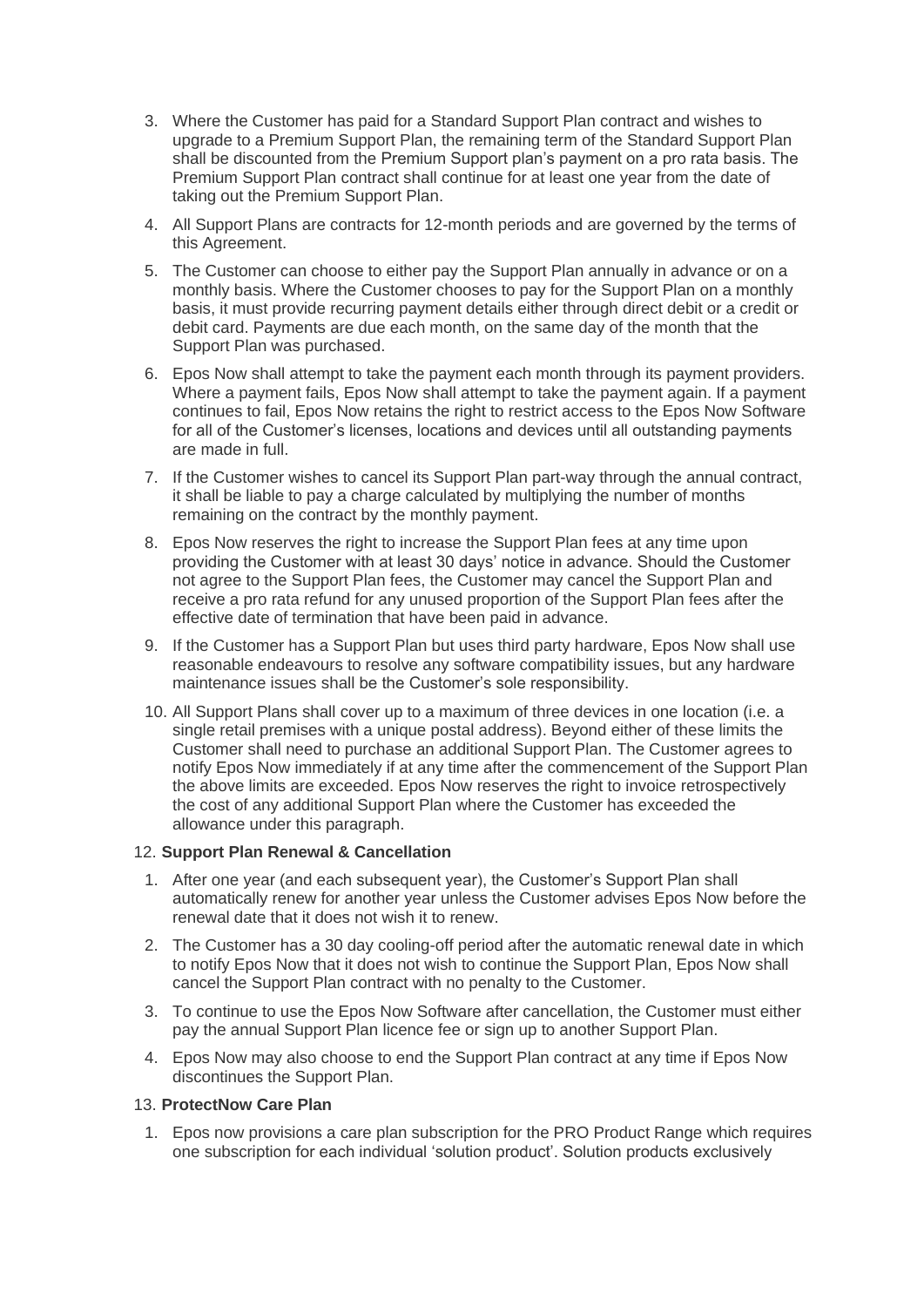include the Lite, Base, Plus and Pro product bundles and the 21.5" Kitchen Display Screen.

- 2. Products covered by the ProtectNow Care Plan can be varied/added/removed at any time without notice by Epos Now at its sole discretion. In the event, a product attached to the customers plan is no longer covered the customer shall have the right to early termination of the remaining contract of the ProtectNow Care Plan. This early termination right does not extend to any other contracts or services the customer has ongoing with Epos Now Ltd.
- 3. The ProtectNow Care Plan is charged per month per solution or kitchen display screen purchased on a fixed contract of 36 months from point of sale of each solution or kitchen display screen.
- 4. Under the care plan you are entitled to a maximum of two instances of accidental damages in each 36 month period, whilst the care plan is still active.
- 5. Whilst active, dependent on the covered this Care plan covers you for:
	- 1. Two instances of accidental damage for any products within our Pro Product Range, that have the PRO title affixed to them
- 6. The Care Plan shall not cover you for:
	- 1. Third Party Products
	- 2. Epos Now Products outside of the Pro Product Range.
- 7. Where damage found is accidental, you shall be required to pay an excess for any replacements covered in the care plan, the excess is priced at \$99.00 in the United States.
- 8. You are not required to purchase any other Support Plan in order to purchase the ProtectNow Care Plan

# 14. **ProtectNow Renewal & Cancellation**

- 1. The minimum term for the ProtectNow Care Plan agreement is 36 months. Cancellation or failure to pay within the contracted period shall be subject to an early termination fee to the amount equal to the outstanding balance on the contract.
- 2. Epos Now reserves the right to charge late payment fees in the event of failed payments. This right is at the sole discretion of Epos Now.
- 3. Care Plan bundles, shall automatically renew for a 36 month period, if the customer does not cancel the contract with 30 days notice prior to the end of the previous 36 month period.
- 4. If a ProtectNow plan is canceled after the 36 months, it cannot be repurchased for the same devices and all remaining / unused accidental damages rights shall be forfeited.
- 5. If a customer purchases additional solutions listed in the coverage of the ProtectNow Care Plan these shall be covered by a separate 36 months term and shall form part of an additional separate contract. The original ProtectNow plan for the other previously purchased device shall not see any change to the remaining contract length.

# 15. **Failing to Secure a Payment Plan**

- 1. For Customers purchasing our Pro Solution there shall be a maximum 60-day period starting from point of sale to enter a contract and activate a service with one of our payment service providers or our own. For this provision "activate" means the processing of a single credit card transaction of a minimum of \$USD 5.00 and thereafter a minimum of both (i) \$USD 500.00 per month as a primary card payment solution and (ii) a minimum of 85% of all applicable card processing volume.
- 2. If the acceptance requirement in the previous paragraph is not met or continues to be met or the customer chooses not to proceed with integrated payments the customer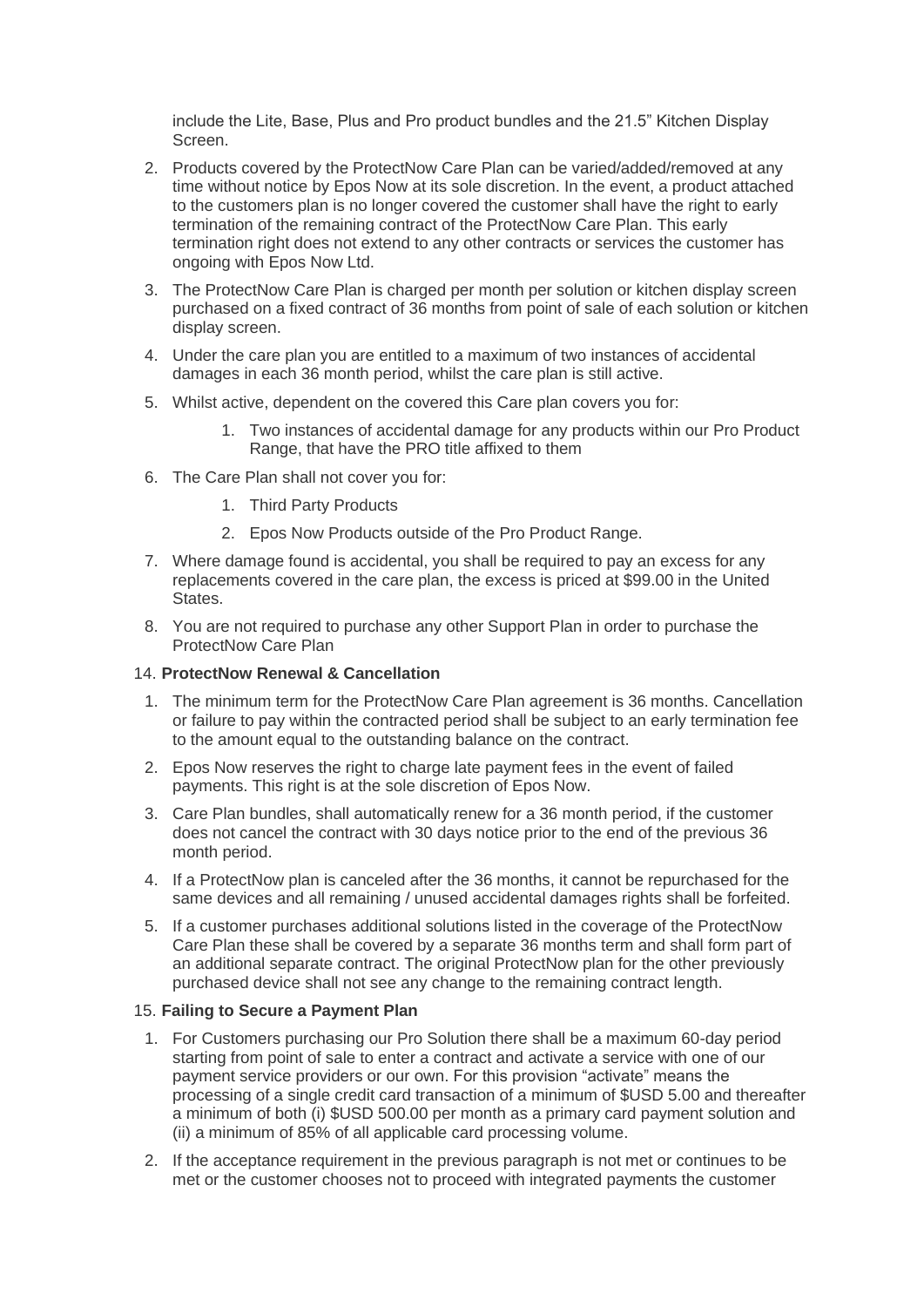shall default to a Non-Integrated Payment Premium of \$20 per month per Pro Solution purchased at the above rate. Note:

- 1. This payment shall be collected monthly using the same payment method as your support payment.
- 2. Payments shall continue until cancelled within 30 days written notice but are required for the remaining term of your fixed contract.
- 3. For Customers purchasing a Plus or Base Solution which includes the commitment of securing a payment services contract between 1st November 2019 and 31st January 2020, there shall be a maximum 90 day period from point of sale to secure, activate and integrate a contract with one of our payment service providers.
- 4. For Customers purchasing a Plus or Base Solution which includes the commitment of securing a payment services contract from 1st February 2020, there shall be a maximum 60 day period from point of sale to secure, activate and integrate a contract with one of our payment service providers.
- 5. If this requirement is not met and you have taken support, you shall default onto the ProtectNow Care Plan at a cost of \$18 per solution purchased. This shall trigger the terms set out for the ProtectNow Care Plan.
- 6. If this requirement is not met and you have taken the ProtectNow Care Plan, you shall default to the Standard Support Plan at a cost of \$50 instead of an integrated payments contract. This is for a minimum 12-month term.
- 7. In the absence of a Support plan or ProtectNow Care Plan being active on the Base plan the Non-Integrated Payment subscription shall be taken from the method used at the original point of sale. The payment method can be updated to one of the customer's choosing at their written request.
- 8. Customers who purchase a Pro Solution with the Payment Premium can upgrade their account at any time:
	- 1. By securing, activating and integrating a Payments Solution
	- 2. Epos Now shall deduct the Payment Premium Charge multiplied by the number of connected devices. This purchase shall be subject to the minimum terms outlined under the Fixed Terms schedule.

#### 16. **Delivery of Hardware**

- 1. Whilst Epos Now takes reasonable care to ensure the Hardware packaging prevents any damage to the Hardware in transit, it is the Customer's responsibility to check the Hardware before it accepts the Hardware at the time of delivery.
- 2. It is the Customer's responsibility to document, and notify Epos Now of, any defects in the cosmetic condition of the Hardware within 24 hours of receiving the Hardware.
- 3. Provided clause 16.2 has been complied with, in the rare occasion that the Hardware is faulty or damaged on arrival, Epos Now shall provide the Customer with replacement Hardware.
- 4. Whilst Epos Now shall use reasonable endeavours to deliver the Hardware by the date specified in the Customer's order, Epos Now shall not be liable for the delay in delivery from any cause whatsoever and howsoever arising and time shall not be of the essence for delivery.
- 5. All deliveries must be signed for by the Customer or its authorized representatives. Epos Now's third party courier may notify the Customer the timeframe when the Customer should expect the delivery by email and/or text message. It is the responsibility of the Customer to provide Epos Now with the correct address, email and mobile number to benefit from this Service.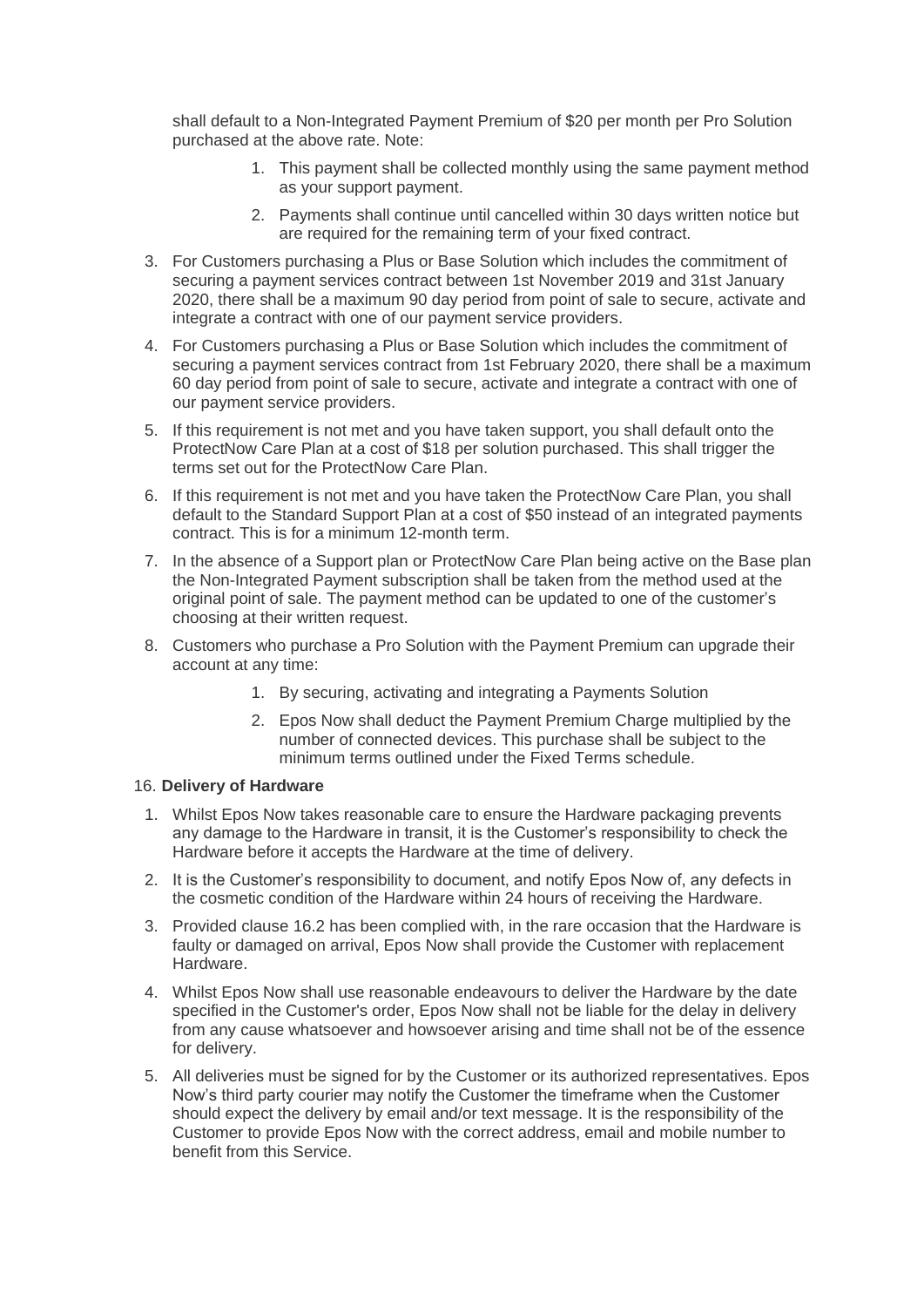6. It is the responsibility of the Customer to have an appropriate and authorized person available to sign for the delivery of the Hardware. Epos Now is not responsible for any deliveries that cannot be made due to an authorized person not being available to receive the Hardware, or its courier or delivery agent not having access to the delivery location.

# 17. **Epos Now Hardware Warranty**

- 1. Subject to clause 17.5, in relation to any new Hardware purchased directly from Epos Now, and that is manufactured by Epos Now, Epos Now warrants that such Hardware shall be of good, satisfactory quality and free of any material defects for a period of 12 months from the date of the delivery of the Hardware to the Customer.
- 2. Subject to clause 17.5, in relation to any refurbished Hardware purchased directly from Epos Now, Epos Now warrants that such Hardware shall be of good, satisfactory quality and free of any material defects for a period of 90 days from the date of delivery of the Products, unless it is sold as 'like new' where it shall have a warranty period of 12 months from the date of the delivery of the Products.
- 3. Each of the 12 month long warranties under clauses 17.1 and 17.2 are "**Limited Warranties**".
- 4. The Customer may choose to purchase an "**Extended Warranty**" within the Limited Warranty period. This Extended Warranty confers the same rights as the Limited Warranty, but shall apply for a period of three years from the date of the original delivery of the Products to the Customer.
- 5. Notwithstanding the above clauses, the warranties stated in this clause 17 shall not apply to:
	- 1. any third-party hardware. Third-party hardware is any hardware that is not manufactured by Epos Now, or any Hardware which is not branded with the Epos Now name and/or logo;
	- 2. any Hardware that has been tampered with, repaired and/or modified by non-authorized personnel;
	- 3. any Hardware where the warranty seals have been broken or altered;
	- 4. any damage (accidental or other) to the Hardware that is cosmetic (meaning that damage that does not impact the operation and functioning of the Hardware), including rust, change in color, texture or finish, wear and tear and gradual deterioration;
	- 5. any damage to the Hardware caused by war, terrorism, fire, accident, natural disasters, intentional or accidental misuse, abuse, neglect or improper maintenance, use under abnormal conditions, accidental drops, spills, or power surges;
	- 6. any damage to the Hardware caused by improper installation, connection or malfunction of a peripheral device such as a printer, optical drive, network card, or USB device;
	- 7. any damage to the Hardware through the Customer's neglect to protect the Hardware, Software or System from viruses;
	- 8. any damage to the Hardware caused by an external electrical fault or any accident;
	- 9. fraud, theft unexplained disappearance or wilful acts;
	- 10. liquid or fluid damage or contamination of any kind; or
	- 11. any damage caused by user error such as malware, uninstallation, other programs, mistreatment or any software problems that are caused by use of anything other than Epos Now Software.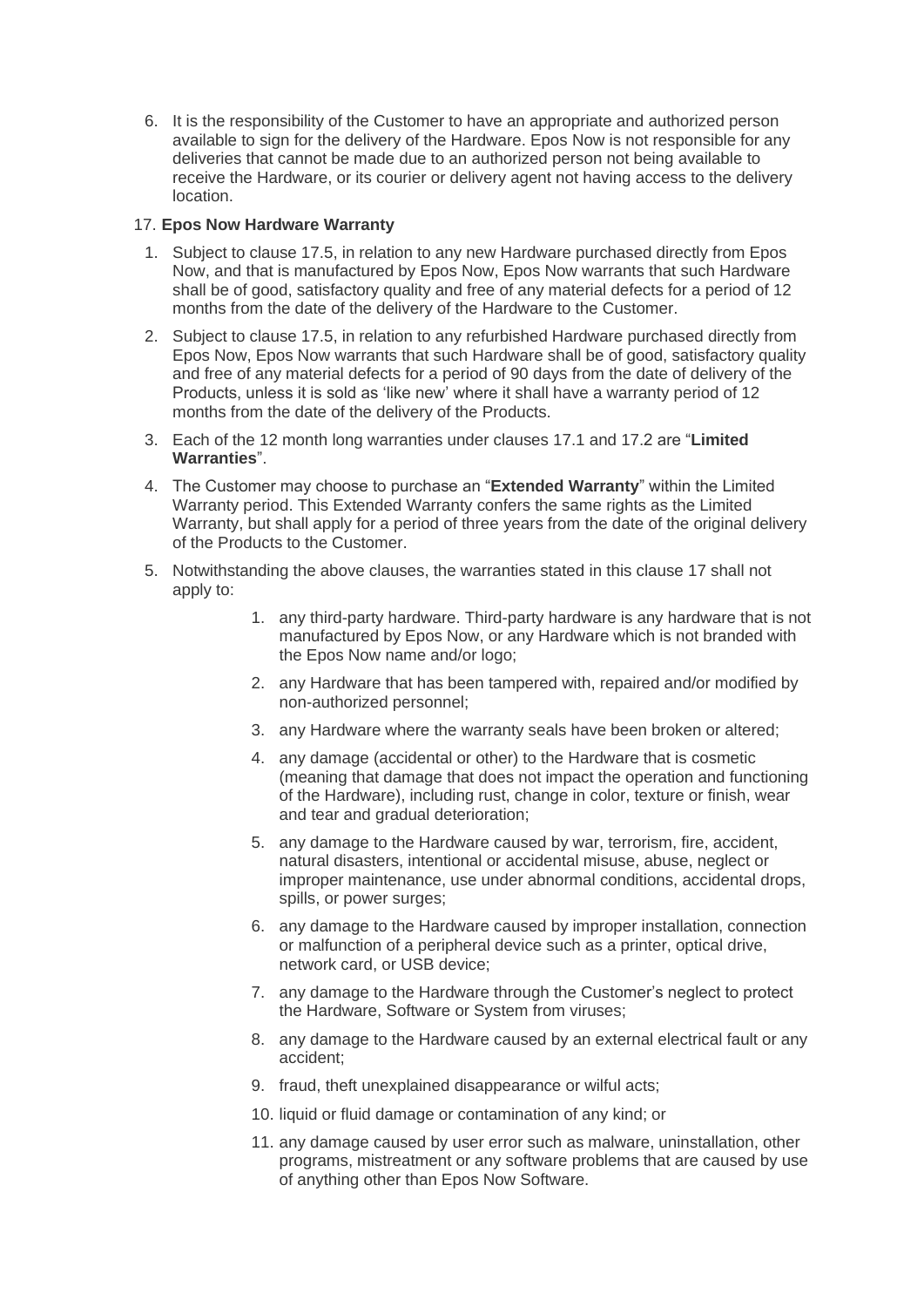- 6. If the Customer believes that the Hardware contains a fault that is covered by the warranties provided herein, the Customer must report the issue to Epos Now in writing within the applicable warranty period and, at the Customer's expense, return the item to Epos Now for inspection. Within 28 days of receiving the Hardware in question, Epos Now shall examine the item and if covered by the warranty, at Epos Now's discretion, Epos Now shall either replace the Hardware with one of similar performance and capabilities or repair the Hardware. If a device fails outside of the first 30 days of original purchase, Epos Now retains the right to replace or repair the Hardware with refurbished or remanufactured parts. If Epos Now determines that the Hardware is outside of the warranty rights, Epos Now shall, at the Customer's request, prepare a quote for repair or replacement of the item in question. The Customer can then choose to pay for the repair or replacement or to have its original Hardware returned to it (at the Customer's expense).
- 7. Where Epos Now replaces or repairs Hardware under warranty, or as a chargeable out of warranty service, the repaired or replacement Hardware inherits the remaining warranty period from the original Hardware. If the original Hardware has less than 30 calendar days of warranty remaining, the replacement or repaired Hardware shall receive a warranty of 30 calendar days.
- 8. If any new Hardware fails within the first 30 days of its original purchase, and is covered by a warranty, Epos Now shall replace the device with new Hardware, at Epos Now's expense.

# 18. **Swap It service**

- 1. If the Customer has purchased a Support Plan, and where the Hardware is covered by a Limited Warranty or Extended Warranty, the Customer is entitled to have its Return to Base warranty upgraded to the Swap It service.
- 2. Epos Now will normally use a delivery service such as UPS or Fedex to send out replacement Hardware within 2 working days. This will be accompanied by a return label for the return of the original Hardware. It is the Customer's responsibility to ensure that the original Hardware is returned to Epos Now within 10 Working Days.
- 3. Where the original Hardware is not received within a further 10 working days (time being of the essence) Epos Now may at its option:
	- Invoice the Customer for the value of the replacement Hardware, or
	- Suspend the provision to the Customer of the whole or part of the Services.
- 4. Exceptionally, Epos Now may use a courier service. When the courier delivers the replacement Hardware, they shall collect the failed Hardware. The courier shall not leave the replacement Hardware without taking away the failed Hardware. The courier shall allow a maximum of 15 minutes for the replacement to occur. It is not possible to arrange a specific time of day for the replacement to occur.
- 5. The Swap It service is only available for addresses in the USA.
- 6. The Swap It service is not available on Hardware for which there is no Epos Now warranty, for example third-party products not manufactured by Epos Now.
- 7. If Hardware fails outside of the first 30 days of original purchase, Epos Now retains the right to replace or repair the Product with refurbished or remanufactured parts.
- 8. The Customer, wherever possible, must also provide the serial number of the Hardware to be swapped when requested by an Epos Now support agent. Failure to do so may result in a refusal of the Swap It case.
- 9. When Hardware is returned to Epos Now via a Swap It, Epos Now shall inspect the device to ensure that it should be replaced under warranty. Epos Now only offers the Swap It service to Hardware that is covered by an Epos Now warranty. Whilst Epos Now tries to validate the warranty status before agreeing to perform a Swap It, there are occasions where Epos Now perform a Swap It on Hardware that are not covered by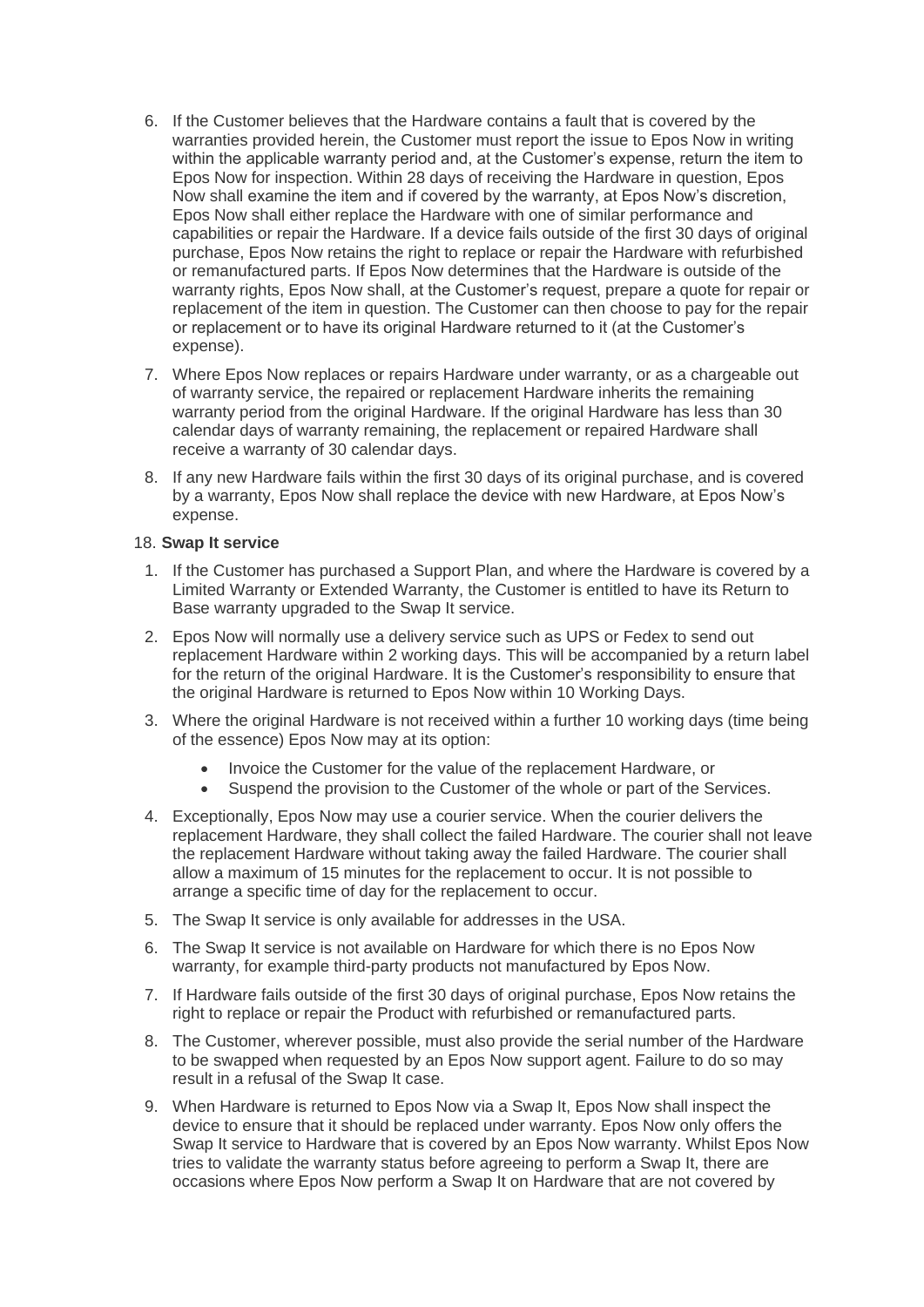warranty. If it is found to be out of warranty Epos Now reserves the right to raise an invoice, due immediately, for the Customer to pay the replacement cost.

- 10. Hardware can be out of warranty for many reasons, including (but not limited to):
	- 1. the warranty period has expired;
	- 2. any of the circumstances of clause 14.5 apply; or
	- 3. improper or insufficient cleaning and maintenance.
- 11. If the Hardware returned is found to be in working condition but in a poor and unreasonable state of cleanliness, the Customer shall be billed for cleaning the Hardware at a fixed rate per item.

#### 19. **Refund policy and return of the Products**

- 1. Some Products, as set out below, are strictly non-refundable and are excluded from the Refund policy.
- 2. For those Products which are not excluded, the complaints procedure in section 20 must be followed. No return or refund shall be issued by Epos Now unless the complaints procedure is followed.
- 3. The Software licence fee is strictly non-refundable.
- 4. Epos Now Systems and Software sales are excluded from the standard returns policy due to the considerable costs in configuration, personalisation, training and dispatch. These items are strictly non-refundable.
- 5. Any money paid to third parties for any modifications made to the Software at the Customer's request shall also not be refunded to the Customer.
- 6. Any returned Products should be packed in the original packaging, with all boxes, leads, discs, adaptors and manuals. Epos Now reserves the right to charge for any damage caused in transit due to poor packaging
- 7. Epos Now shall not process a return where any of the following apply:
	- 1. Paragraph 6 of Section 19 has not been complied with (requirement for original packaging etc);
	- 2. Customer or staff training needs, i.e. where the Customer is not using the System properly due to a lack of understanding;
	- 3. the Customer's problem arises through not properly researching or qualifying the purchase or the Customer's concern is that functions work differently to other products available in the market;
	- 4. there are incompatibility issues with third party items/systems;
	- 5. Products that have been configured, personalized and used or which contain bespoke or custom equipment, or Products which have been personalized by the Customer;
	- 6. Products which were part of a large commercial order;
	- 7. the Customer closes down the business or where the Product is surplus to requirements after delivery;
	- 8. operational problems that arise from the Customer's internet connection / local network or other environment problems that are out of Epos Now's control;
	- 9. the Product has been misused or accidentally damaged after delivery;
	- 10. the Customer or a third party has tried to open or tamper with the Hardware in some way;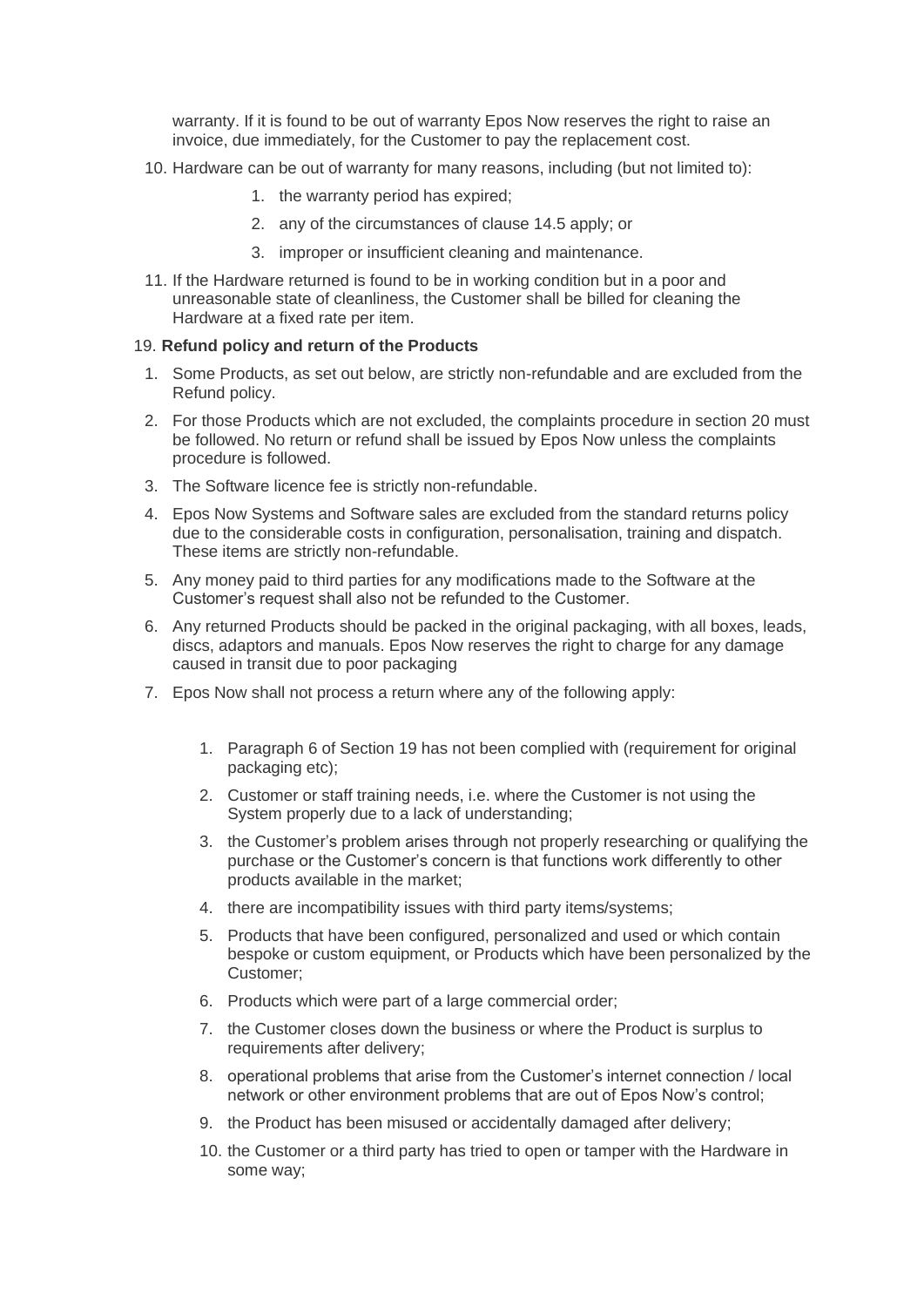- 11. if the Product was sold as faulty via Epos Now's auctions or clearance or was clearly sold on the basis it was not new;
- 8. Epos Now shall assess the return request by using the following process:
	- 1. Epos Now shall use reasonable endeavours to understand why the Customer feels the Product is 'unfit for purpose' and attempt to resolve any issues when highlighted by the Customer via remote desktop;
	- 2. Epos Now may attend the Customer's business premises if the situation cannot be resolved remotely to perform a site survey and on-site training or repair. This may be subject to a charge; and
	- 3. once the issue is identified, Epos Now must be given reasonable time to resolve the issue (and with the Customer's assistance (where applicable) to do so).
- 9. The Customer is responsible for the delivery of the Products back to Epos Now at the Customer's expense, and only after the Products have been checked by an engineer of Epos Now, shall any payment be agreed upon and released. Reasonable return costs (at the cheapest available rate) shall be refunded by Epos Now where a fault is identified.
- 10. Refunds shall only be made after reasonable endeavours have been made by Epos Now to resolve the issue.
- 11. In the event of a return, refunds, credit notes and exchanges can only be made to the card account or business/person that made the order originally, and these shall be processed within 28 days of the item's return to Epos Now.
- 12. For any payments made through a finance company, Epos Now is only able to refund any amounts due via the finance company's instruction in writing.
- 13. Any amounts paid for on-site installations, product imports, support payments, postage, module integrations and repair and labor cost are non-refundable.

# 20. **Complaints Procedure**

- 1. Epos Now endeavours to ensure that all Customers are satisfied with their purchase, however, where problems arise the Customer commits to following the complaints procedure in this clause.
- 2. If the Customer is not entirely satisfied with the Products and/or Services, its first action should be to contact the Epos Now support team. Contact details are available at [www.eposnow.com](http://www.eposnow.com/) Telephone: (855)-434-3767 (Option 2).
- 3. If the issue has not been satisfactorily resolved, the Customer should then make a written complaint by email to customerrelations@eposnow.com
- 4. Written complaints should include full details of the situation and the nature of the Customer's complaint. Additionally the Customer should ensure that it provides the best contact details to reach them on.
- 5. Epos Now shall respond to the initial written complaint within two Working Days, confirming that Epos Now has received the Customer's complaint and advising the Customer of which Epos Now manager shall be managing the resolution.
- 6. The assigned manager shall endeavour to resolve the Customer's complaint as quickly as possible, working with the Customer to understand all aspects and come up with a proposed resolution where a fault is identified.
- 7. Once the proposed resolution is understood, the assigned manager shall write to the Customer documenting the resolution and rationale behind the decision.
- 8. Should the Customer still not be happy with the resolution provided, the Customer should contact the assigned manager and notify them that it wishes to escalate the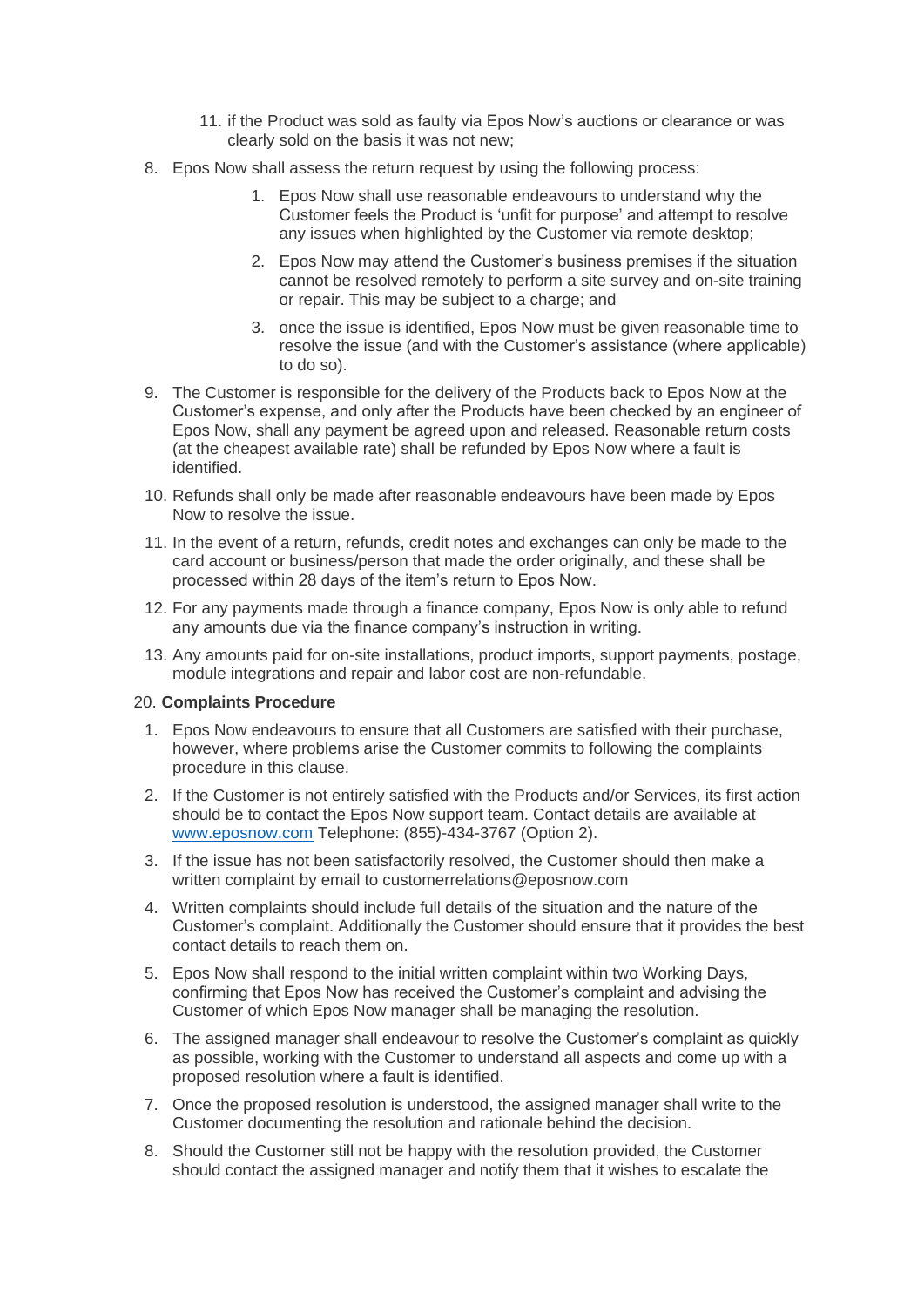complaint further. No claim shall be valid unless the Customer firstly follows the above process.

- 9. All sales are bound by the terms of this Agreement and Epos Now asks that the Customer reads the full Agreement before raising a complaint. Please note that this is a business-to-business transaction and is therefore to the full extent permitted is not governed by consumer laws.
- 10. If you are a California resident, in accordance with Cal. Civ. Code §1789.3, you may report complaints to the Complaint Assistance Unit of the Division of Consumer Services of the California Department of Consumer Affairs by contacting them in writing at 1625 North Market Blvd., Suite N 112 Sacramento, CA 95834, or by telephone at (800) 952- 5210 or (916) 445-1254.
- 11. PLEASE NOTE: Epos Now does not tolerate any abusive, offensive or inappropriate behaviour or intimidation towards its staff. In the event that the Customer does not treat Epos Now's staff in a courteous and professional manner at all times, Epos Now reserves the right to cease all correspondence with the Customer and provide this as evidence of non-cooperation and bad faith in any subsequent legal proceedings.

#### **21. Arbitration**

- 1. READ THIS SECTION CAREFULLY BECAUSE IT REQUIRES THE PARTIES TO ARBITRATE THEIR DISPUTES AND LIMITS THE MANNER IN WHICH YOU CAN SEEK RELIEF FROM EPOS NOW. For any dispute with Epos Now, you agree to first contact us at customerrelations@eposnow.com and attempt to resolve the dispute with us informally as above. In the unlikely event that Epos Now has not been able to resolve a dispute it has with you after sixty (60) days, we each agree to resolve any claim, dispute, or controversy (excluding any claims for injunctive or other equitable relief as provided below) arising out of or in connection with or relating to these Terms, or the breach or alleged breach thereof (collectively, "**Claims**"), by binding arbitration by JAMS, under the Optional Expedited Arbitration Procedures then in effect for JAMS, except as provided herein. JAMS may be contacted at www.jamsadr.com. The arbitration shall be conducted in Orange County, Florida, unless you and Epos Now agree otherwise. If you are using the Product for commercial purposes, each party shall be responsible for paying any JAMS filing, administrative and arbitrator fees in accordance with JAMS rules, and the award rendered by the arbitrator shall include costs of arbitration, reasonable attorneys' fees and reasonable costs for expert and other witnesses. If you are an individual using the Product for non-commercial purposes: (i) JAMS may require you to pay a fee for the initiation of your case, unless you apply for and successfully obtain a fee waiver from JAMS; (ii) the award rendered by the arbitrator may include your costs of arbitration, your reasonable attorney's fees, and your reasonable costs for expert and other witnesses; and (iii) you may sue in a small claims court of competent jurisdiction without first engaging in arbitration, but this does not absolve you of your commitment to engage in the informal dispute resolution process. Any judgment on the award rendered by the arbitrator may be entered in any court of competent jurisdiction. Nothing in this Section 21 shall be deemed as preventing Epos Now from seeking injunctive or other equitable relief from the courts as necessary to prevent the actual or threatened infringement, misappropriation, or violation of our data security, intellectual property rights or other proprietary rights.
- 2. Class Action/Jury Trial Waiver. WITH RESPECT TO ALL PERSONS AND ENTITIES, REGARDLESS OF WHETHER THEY HAVE OBTAINED OR USED THE PRODUCT FOR PERSONAL, COMMERCIAL OR OTHER PURPOSES, ALL CLAIMS MUST BE BROUGHT IN THE PARTIES' INDIVIDUAL CAPACITY, AND NOT AS A PLAINTIFF OR CLASS MEMBER IN ANY PURPORTED CLASS ACTION OR SIMILAR, COLLECTIVE ACTION, PRIVATE ATTORNEY GENERAL ACTION OR OTHER REPRESENTATIVE PROCEEDING. THIS WAIVER APPLIES TO CLASS ARBITRATION, AND, UNLESS WE AGREE OTHERWISE, THE ARBITRATOR MAY NOT CONSOLIDATE MORE THAN ONE PERSON'S CLAIMS. YOU AGREE THAT, BY ENTERING INTO THESE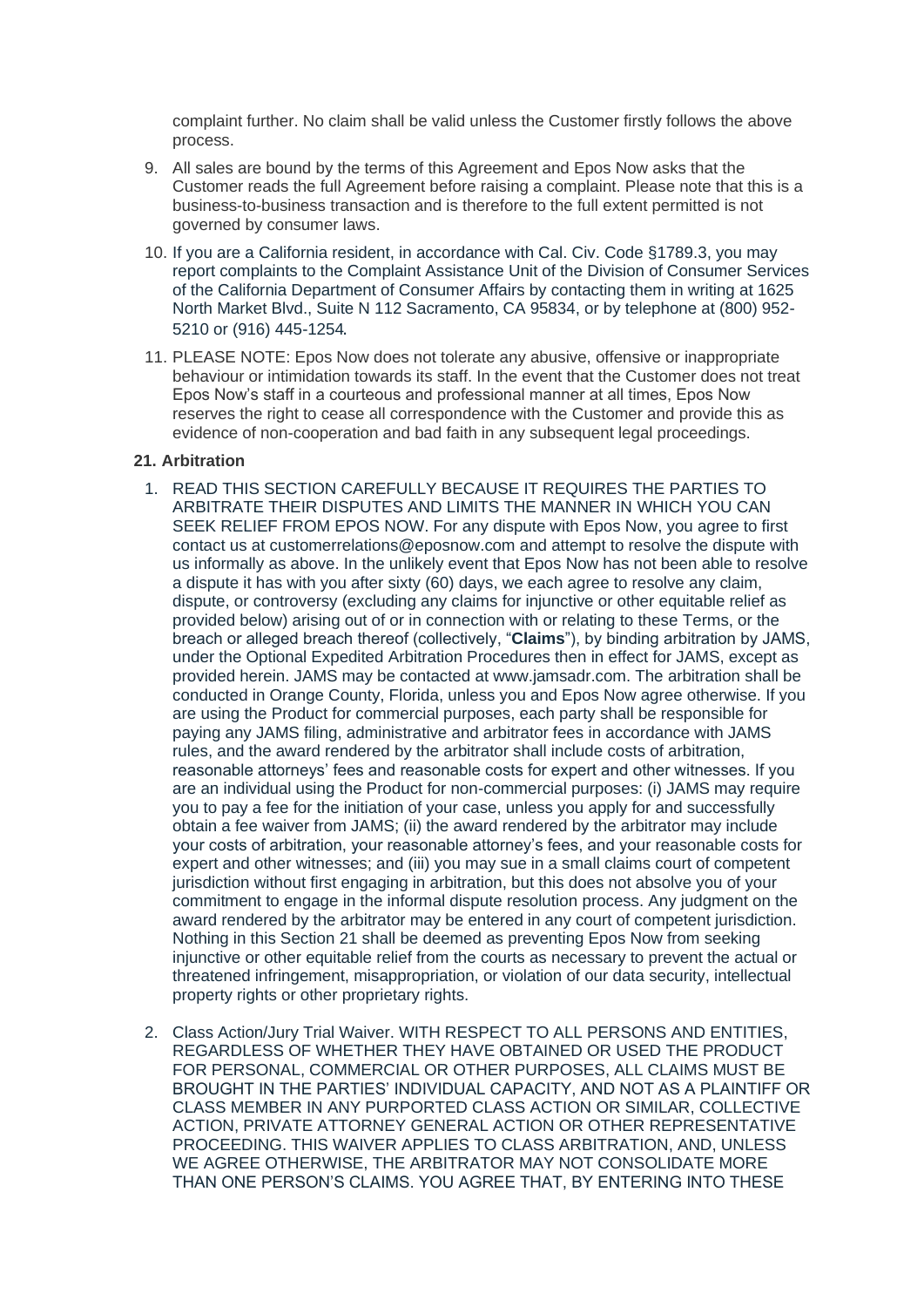TERMS, YOU AND EPOS NOW ARE EACH WAIVING THE RIGHT TO A TRIAL BY JURY OR TO PARTICIPATE IN A CLASS ACTION, COLLECTIVE ACTION, PRIVATE ATTORNEY GENERAL ACTION, OR OTHER REPRESENTATIVE PROCEEDING OF ANY KIND TO THE EXTENT PERMITTED BY APPLICABLE LAW.

# 22. **Intellectual Property Rights**

- 1. All Intellectual Property Rights and all other rights in the Products shall vest and remain vested in Epos Now.
- 2. All Customer data (including but not limited to transactional data, sales data, product data and stock data) are owned by the Customer.
- 3. The Customer hereby provides Epos Now with a non-exclusive, royalty-free, perpetual, irrevocable, transferable, worldwide licence to use the Customer's transactional data, sales data, product data and stock data that is generated through the Epos Now System for the enhancement of existing services and the provision of new services for Epos Now, its customers and partner organisations. For the avoidance of doubt, any personally identifiable information shall be anonymised and/or aggregated.
- 4. The Customer acknowledges that it shall not acquire any Intellectual Property Rights in the Hardware and that it shall have no rights in or to the Intellectual Property Rights in the Software other than as set out in the FULA at Annex A
- 5. The Customer agrees not to remove deface or cover up any name plates, logos or trade marks appearing on the Products.
- 6. The Intellectual Property Rights in the Products supplied by Epos Now may be owned by third party suppliers. Where Epos Now notifies the Customer that this is the case, the Customer acknowledges that its use of rights in third party materials may be governed by, and shall be conditional upon, the Customer agreeing to an end-user licence (or sublicence) of such rights directly with the relevant licensor.
- 7. PLEASE NOTE: The Customer's historic stock data, which is stored by Epos Now expressly for use in the Stock History report in the back office, shall only be stored for one year and it shall be deleted at the end of this period. Epos Now recommends that the Customer exports this data from the stock history report from time to time to avoid any loss of data.

# 23. **Liability and disclaimer of certain warranties**

- 1. This clause sets out the liability of each party under this Agreement and its Annexes.
- 2. All warranties, conditions and other terms implied by statute or common law are excluded from this Agreement to the fullest extent permitted by law.
- 3. Nothing in this Agreement limits or excludes the liability of either party for death or personal injury which results from negligence or for any damage or liability incurred by a party as a result of fraud or fraudulent misrepresentation by the other party.
- 4. Subject to clause 23.3 and excluding any provisions in this Agreement where an indemnity is provided by either party:
	- 1. neither party shall be liable for loss of profits, loss of business, depletion of goodshall and/or similar losses, pure economic loss, loss of anticipated savings, loss of goods, loss of contract, loss of use, loss or corruption of data or information or any special, indirect, consequential or pure economic loss, costs, damages, charges or expenses; and
	- 2. each party's total liability to each other party in contract, tort (including negligence or breach of statutory duty), misrepresentation, restitution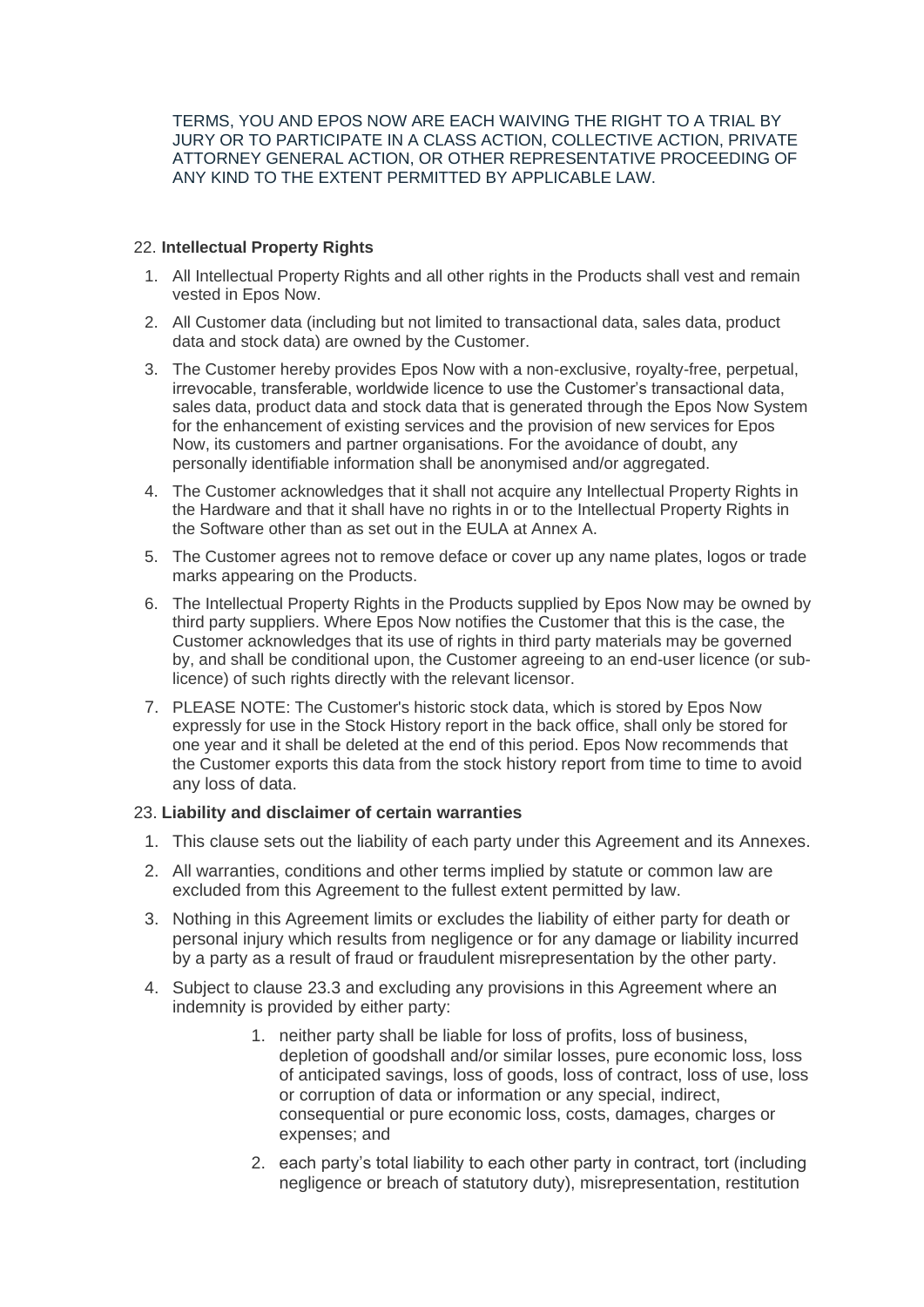or otherwise arising under or in connection with this Agreement shall be limited to the price paid or payable for the relevant Products and/or Services provided to the Customer by Epos Now giving rise to such liability.

5. THE PRODUCT IS NOT INTENDED TO PROVIDE PROFESSIONAL ACCOUNTING, TAX OR OTHER ADVICE. TO THE MAXIMUM EXTENT PERMITTED BY APPLICABLE LAW EPOS NOW EXPRESSLY DISCLAIMS ANY WARRANTY THAT USE OF THE PRODUCT SHALL ENSURE YOUR COMPLIANCE WITH ANY ACCOUNTING STANDARDS OR LEGAL OR REGULATORY OBLIGATIONS OR THAT THE RESULTS OF THE PRODUCT SHALL BE ACCURATE OR SUFFICIENT FOR YOUR PURPOSES. TO THE MAXIMUM EXTENT PERMITTED BY APPLICABLE LAW THERE IS NO WARRANTY THAT THE PRODUCT SHALL BE ERROR FREE, THAT ACCESS SHALL BE CONTINUOUS OR UNINTERRUPTED, THAT ANY INFORMATION PROVIDED OR USED WITH THE PRODUCT SHALL BE SECURE, ACCURATE, COMPLETE OR TIMELY, OR THAT ANY CUSTOMER DATA SHALL BE PRESERVED OR MAINTAINED WITHOUT LOSS. TO THE MAXIMUM EXTENT PERMITTED BY APPLICABLE LAW EPOS NOW SHALL NOT BE LIABLE FOR ANY PRODUCT FAILURES OR OTHER PROBLEMS INHERENT IN USE OF THE INTERNET AND ELECTRONIC COMMUNICATIONS OR OTHER SYSTEMS OUTSIDE THE REASONABLE CONTROL OF EPOS NOW. YOU MAY HAVE OTHER STATUTORY RIGHTS; HOWEVER, THE DURATION OF STATUTORILY REQUIRED WARRANTIES, IF ANY, SHALL BE LIMITED TO THE MAXIMUM EXTENT PERMITTED BY LAW

# 24. **Confidentiality**

- 1. A party ("**Receiving Party**") shall keep in strict confidence all technical or commercial know-how, specifications, inventions, processes or initiatives which are of a confidential nature and have been disclosed (either orally, in writing or by demonstration) to the Receiving Party by the other party ("**Disclosing Party**") or its employees, agents or subcontractors and any other confidential information concerning the Disclosing Party's business, its products and services which the Receiving Party may obtain ("**Confidential Information**").
- 2. In relation to any Confidential Information received from the Disclosing Party or from a third party on behalf of the Disclosing Party, the Disclosing Party and the Receiving Party agree:
	- 1. to treat the Confidential Information in confidence and to use it only for the purpose of discharging the Receiving Party's obligations under this Agreement;
	- 2. not to disclose the Confidential Information to any third party without the express written permission of the Disclosing Party (except that the Receiving Party may disclose the Confidential Information to its officers, employees, consultants, agents and sub-contractors who need access to the Confidential Information in connection with discharging the Receiving Party's obligations under this Agreement and provided that such officers, employees, consultants, agents and sub-contractors are made aware of the confidential nature of the Confidential Information and are subject to confidentiality obligations at least as onerous as those set out in this Agreement); and
	- 3. to treat the Confidential Information with the same degree of care and with sufficient protection from unauthorized disclosure as the Receiving Party uses to maintain its own confidential or proprietary information.
- 3. Nothing in this Agreement shall prevent the Receiving Party from using or disclosing any Confidential Information which: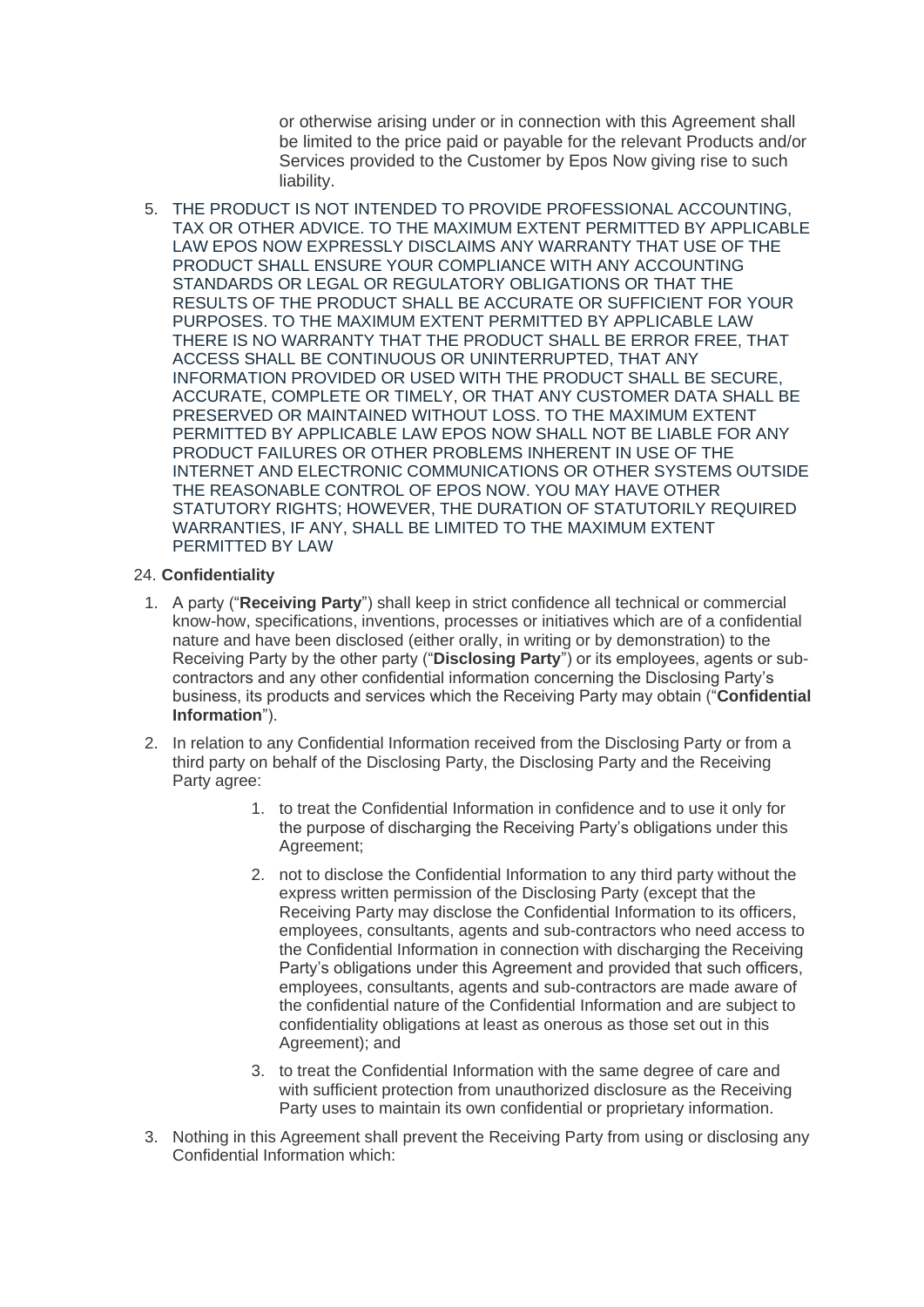- 1. is in or comes into the public domain in any way without breach of this Agreement by the Receiving Party or any person or entity to whom it makes disclosure;
- 2. the Receiving Party can show was: (i) in its possession or known to it by being in its use or being recorded in its files prior to receipt from the Disclosing Party and was not acquired by the Receiving Party from the Disclosing Party under an obligation of confidence; or (ii) to have been independently developed by the Receiving Party without reference to the Confidential Information;
- 3. the Receiving Party obtains or has available from a source other than the Disclosing Party without breach by the Receiving Party or such source of any obligation of confidentiality or non-use;
- 4. is disclosed by the Receiving Party with the prior written approval of the Disclosing Party; or
- 5. is required by law to be released (e.g. by a court order), provided that, when permitted by the applicable law, the Disclosing Party is given as much prior written notice as possible of such request.
- 4. This clause 24 shall survive termination of this Agreement, however arising.

#### 25. **Data Protection**

- 1. General Obligations. Each party shall ensure that in the performance of its obligations under this Agreement it shall at all times comply with all applicable Data Protection Laws and any other applicable privacy laws and regulations. The personal information relating to natural persons is covered by the EU General Data Protection Regulation EU 2016/679 for countries in the EEA and The Data Protection Act 2018 within the UK in Australia the Data Privacy Act 1988 and in the USA by federal and state laws.
- 2. Data Specification: The Customer must provide Epos Now with a document setting out the (a) subject matter and duration of any processing to be undertaken by Epos Now; (b) the nature and purpose of the processing; and (c) the type of Personal Data and the categories of data subject relevant to this Agreement.
- 3. Data Controller. The Customer acknowledges and agrees that it shall be the Data Controller under this Agreement and that it shall be responsible for adequately addressing the use of cookies and data protection obligations in its end-customer / Customer Terms & Conditions and policies. As Epos Now does not have any control over the Customer's data protection notices, policies and Terms & Conditions, the Customer shall indemnify and keep Epos Now and its Affiliates indemnified against all losses, costs, and liabilities and all expenses, including reasonable legal or other professional expenses, suffered or incurred by Epos Now arising out of or in connection with any claim in respect of: (a) a breach of clause 25.1, 25.2 or 25.3; or (b) any liability arising whatsoever in respect of the cookies on, or the capture of Personal Data through, the Customer's website(s).
- 4. Data Processor. Epos Now acknowledges and agrees that it shall be the Data Processor under this Agreement and that it shall: (a) keep all Personal Data it receives, stores and collects from the Customer strictly confidential (pursuant to clause 24 (Confidentiality), and not disclose any Personal Data to third parties; (b) not use the Personal Data for any purpose other than to perform its obligations under this Agreement; (c) ensure that all Personal Data it receives, stores and collects from the Customer is processed in accordance with this Agreement or as otherwise instructed in writing from time to time by the Customer and Epos Now shall not process the Personal Data for any other purpose, unless required by law to which Epos Now is subject, in which case Epos Now shall to the extent permitted by law inform the Customer of that legal requirement prior to responding to the request; (d) promptly carry out any written request requiring Epos Now to amend, transfer or delete the Personal Data or any part of the Personal Data made by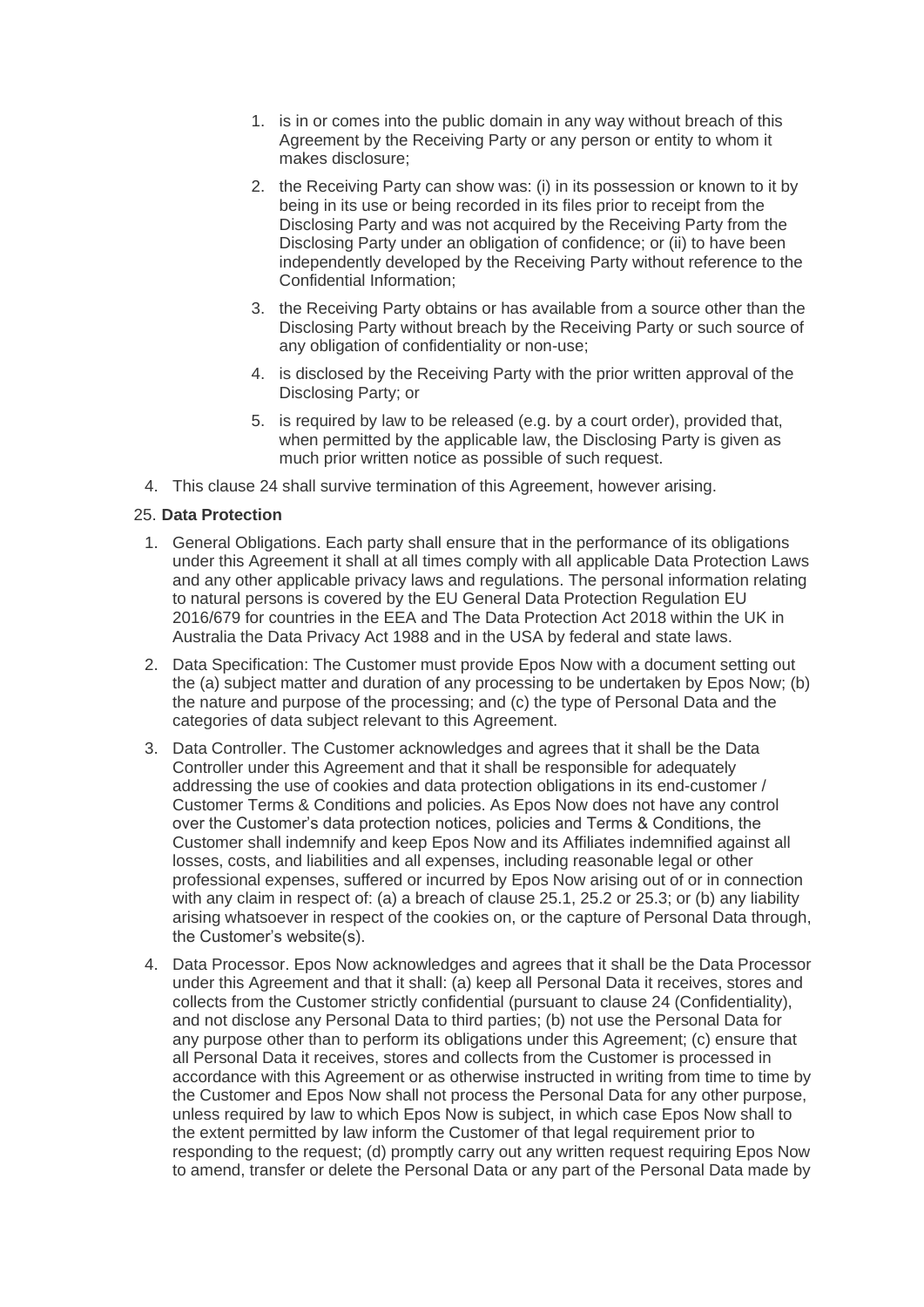the Customer during this Agreement; and (e) notify the Customer without undue delay or in any case within 48 hours upon Epos Now or any sub-processor becoming aware of a breach affecting Personal data and at this time providing the Customer with all sufficient information required to meet any obligation to notify the relevant data protection authority or inform affected individuals under applicable Data Protection Laws.

- 5. Assistance. Epos Now agrees to assist the Customer with all subject access requests which may be received from an end-customer in a prompt timeframe (at the Customer's cost) and ensure that appropriate technical and organisational measures are in place to enable the Customer to meet its obligations to those requesting access to Personal Data held by Epos Now. Upon request, Epos Now shall provide you with reasonably requested information within a reasonable timeframe to demonstrate its compliance with this clause 21. Epos Now shall assist the Customer in relation to any data impact assessments and/or any prior consultation with the relevant data protection authority, provided that Epos Now shall be entitled to charge a reasonable fee for such assistance.
- 6. Data Transfers. Epos Now may transfer Personal Data to other countries (i) where it is necessary in order to fulfil the terms of any contract which you have with Epos Now or (ii) in order to arrange provision of services to you (such as those from a credit card company). However, Epos Now shall only transfer such data to other countries as follows; (a) within the EU/EEA (b) to countries as recognized by the EU as having datacompliant laws through an "adequacy decision" (c) by "restricted transfer" (d) to other Epos Now group entities by use of standard contractual clauses, or (e) by other method approved by any data regulator from time to time.
- 7. Return of Data: Upon the termination or expiry of this Agreement for any reason, Epos Now shall return all Personal Data to the Customer as requested by the Customer in writing, provided that this shall not prevent Epos Now from retaining a copy to meet its legal or regulatory obligations.
- 8. Sub-Processors. The Customer hereby agrees that Epos Now may appoint any of its affiliates or sub-contractors as sub-processors without requiring further consent. Such affiliates or sub-contractors are deemed to be approved under this clause and the Customer may request a list of such sub-processors from time to time.
- 9. Safeguards. Taking into account the state of the art, the costs of implementation, and the nature, scope, context and purpose of processing as well as the varying risks to rights and freedoms of natural persons, the parties warrant that for the duration of this Agreement they shall implement administrative, technical and physical safeguards sufficient to ensure the security and confidentiality, and protect against the unauthorized or accidental destruction, loss, alteration, use, or disclosure, of Personal Data and other records and information of the end-customers or employees and to protect against anticipated threats or hazards to the integrity of such information and records.
- 10. The Customer acknowledges and agrees to the processing by Epos Now of all of the Customer's transactional and sales data, which may include 'Personal Data' (as defined by applicable Data Protection Laws) for all purposes connected with this Agreement.
- 11. The Customer acknowledges that any data transmitted over the Internet or through any other form of transmission including by telephony or other electronic means cannot be guaranteed to be free from the risk of interception even if transmitted in encrypted form.
- 12. Epos Now cannot guarantee the recovery of Customer data where this is deleted by the Customer (or Epos Now at the Customer's request).

# 26. **Indemnity**

1. The Customer shall indemnify and keep Epos Now and its officers, employees, consultants, agents and sub-contractors indemnified, on demand, against all losses, costs and liabilities and all expenses, including reasonable legal or other professional expenses, suffered or incurred by Epos Now arising out of or in connection with any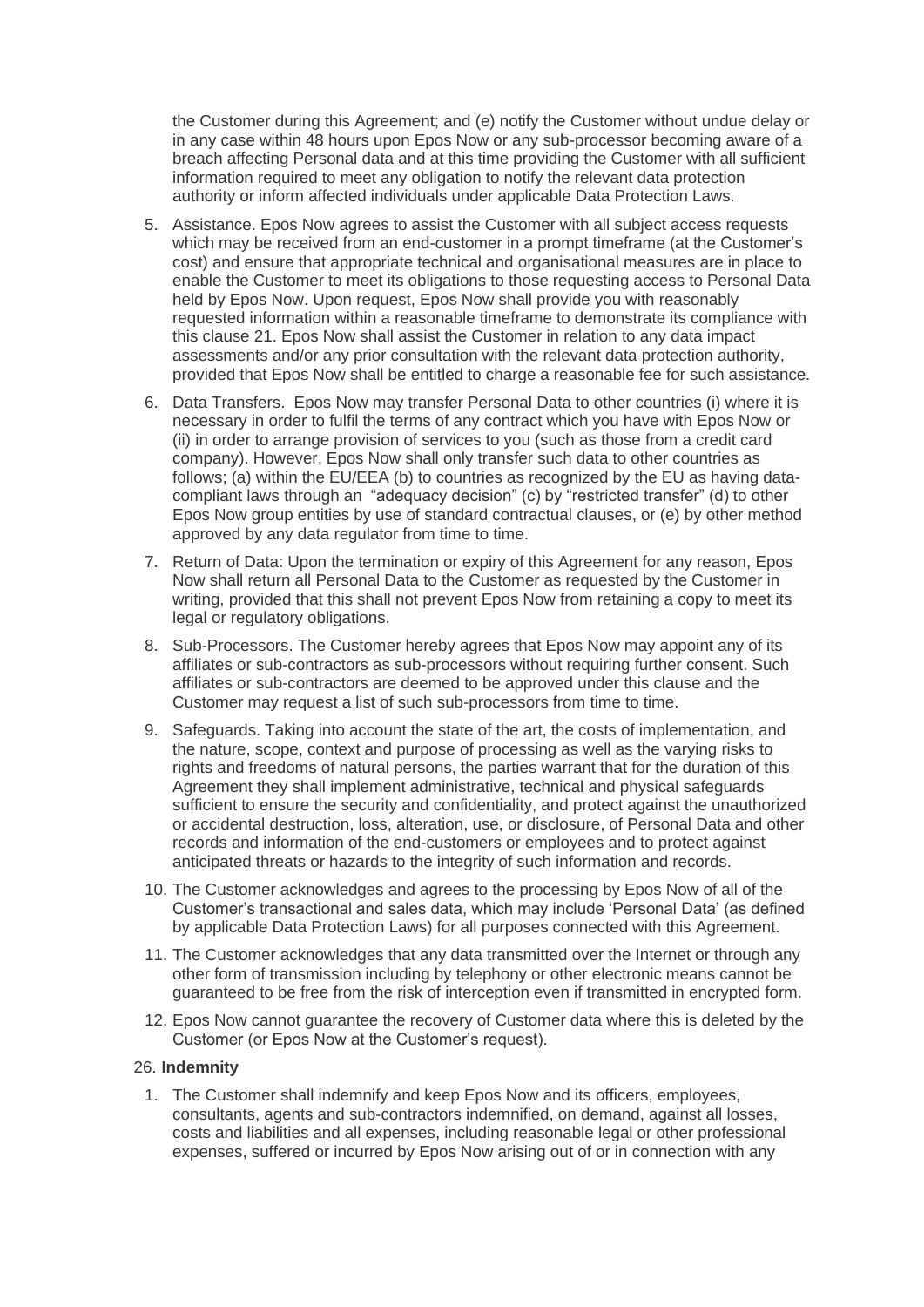claim against Epos Now in relation to or arising out of the Customer's actions (including the actions of those granted access by the Customer) including:

- 1. the Customer's content or data on the Epos Now System:
	- 1. infringing a third party's Intellectual Property Rights;
	- 2. being inaccurate or incomplete ; and/or
	- 3. being defamatory, offensive, in breach of privacy or data protection laws or otherwise being in breach of any civil Tort or criminal statute.
- 2. use of the Products in a manner which causes loss, harm or damage to Epos Now or to any third party.

# **27. Limitation of Liability**

**1.** TO THE MAXIMUM EXTENT PERMITTED BY LAW, IN NO EVENT SHALL EPOS NOW BE LIABLE TO YOU OR TO ANY THIRD PARTY (I) FOR ANY LOST PROFITS, LOSS OF USE, LOST DATA, INTERRUPTION OF BUSINESS, FAILURE OF SECURITY MECHANISMS OR ANY SPECIAL, INDIRECT, INCIDENTAL, PUNITIVE OR CONSEQUENTIAL DAMAGES OF ANY KIND, EVEN IF ADVISED OF THE POSSIBILITY OF SUCH LOSS OR DAMAGES OR (II) IN ANY EVENT, FOR AMOUNTS EXCEEDING THE GREATER OF (A) THE AMOUNT PAID OR PAYABLE BY CUSTOMER TO EPOS NOW IN THE PRIOR SIX (6) MONTH PERIOD OR (B) THE COST OF THE PRODUCT OR (C) THREE HUNDRED DOLLARS (US\$300). THIS SECTION SHALL SURVIVE AND APPLY EVEN IF ANY LIMITED REMEDY IN THESE TERMS IS FOUND TO HAVE FAILED OF ITS ESSENTIAL PURPOSE. The Customer acknowledges that the foregoing limitations are an essential element of these Terms and a reasonable allocation of risk between the parties, and that in the absence of such limitations the pricing and other provisions in these Terms would be substantially different. The Product is controlled and operated from facilities in the United States and the United Kingdom but may involve transmission of data or utilization of third party services globally. Epos Now makes no representations that the Product is appropriate or available for use in other locations. Those who access or use the Product from other jurisdictions do so at their own volition and are entirely responsible for compliance with all Laws. Unless otherwise explicitly stated, all materials found on the Product are solely directed to users located in the United States

# 28. **Termination**

- 1. Unless stated otherwise herein, no cancellation or variation of an order by the Customer shall be effective unless it is made in writing and accepted in writing by an authorized officer of Epos Now. Epos Now reserves the right to refuse to accept such cancellation or variations or to accept cancellation or variation only subject to such conditions as it considers are warranted according to the circumstances.
- 2. Without limiting any other rights or remedies, either party ("Terminating Party") may terminate this Agreement with immediate effect by providing written notice to the other party ("Defaulting Party") on or at any time after the occurrence of any of the events specified below:
	- 1. a breach by the Defaulting Party of its obligations under this Agreement which (if the breach is capable of remedy) the Defaulting Party has failed to remedy within 14 days after receipt of notice in writing from the Terminating Party requiring the Defaulting Party to do so; or
	- 2. an event, including (or similar in nature to) the following:
		- 1. the Defaulting Party is unable to pay its debts as they fall due;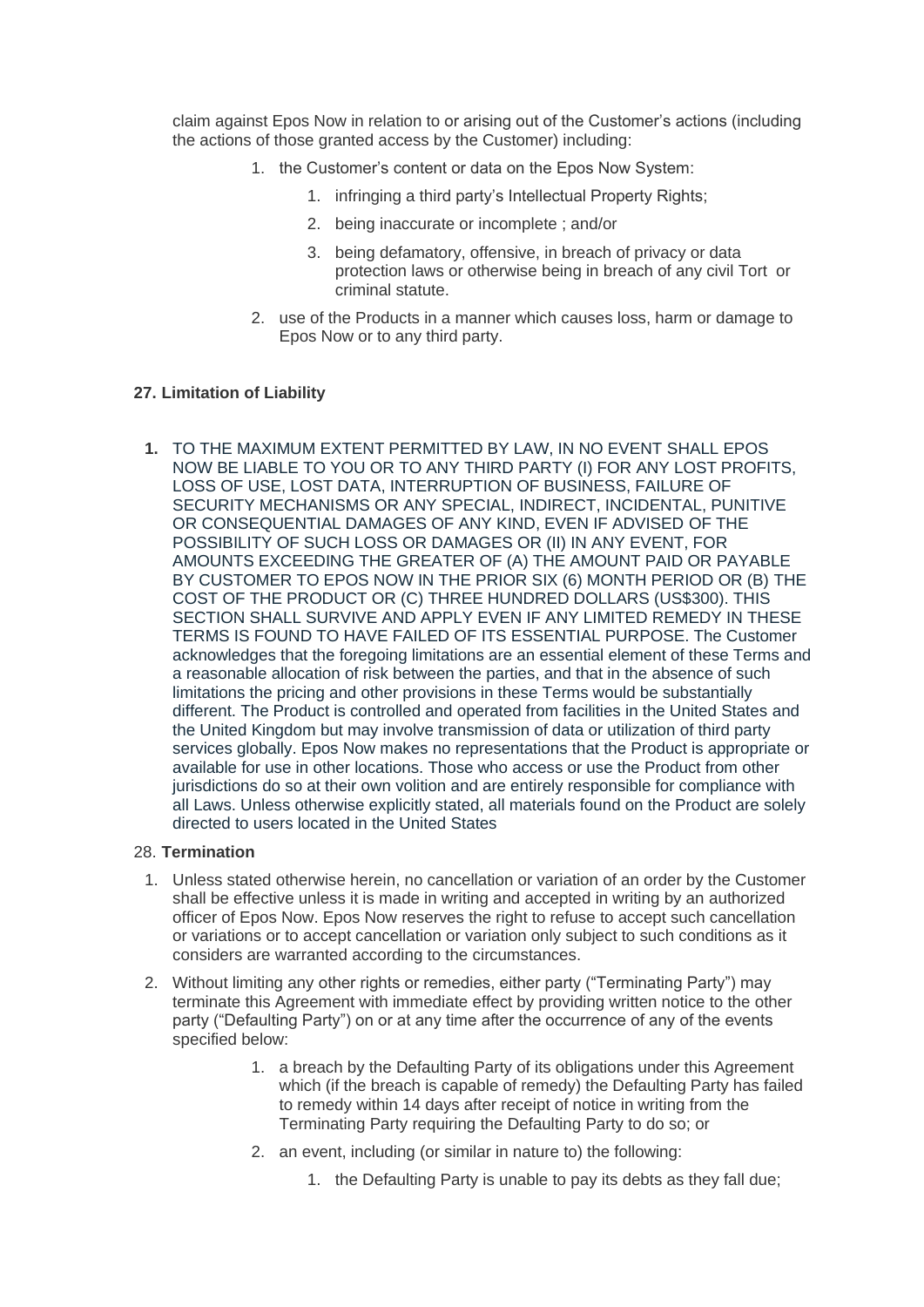- 2. the Defaulting Party goes into liquidation either compulsorily (except for the purpose of reconstruction or amalgamation) or voluntarily;
- 3. a receiver is appointed in respect of the whole or any part of the Defaulting Party;
- 4. a provisional liquidator is appointed to the Defaulting Party or the Defaulting Party enters into a voluntary arrangement or any other composition or compromise with the majority by value of its creditors or has a winding-up order or passes a resolution for the voluntary winding-up or has an administrative receiver appointed or takes steps towards any such event; or
- 3. the Defaulting Party suspends, or threatens to suspend, or ceases or threatens to cease to carry on all or a substantial part of its business.
- 3. Epos Now may terminate this Agreement with immediate effect if it reasonably believes that the Customer has infringed or shall infringe Epos Now's rights or the rights of a third party.
- 4. If this Agreement terminates for any reason, notwithstanding any other provision, Epos Now shall have no obligation to refund the Customer and all charges payable by the Customer to Epos Now under this Agreement shall become due and payable immediately. This clause is without prejudice to any right by Epos Now to claim for interest or any other right under this Agreement.
- 5. The Customer's data stored within the Epos Now System shall be available for the Customer to download for a period of 30 days from the effective date of termination. After this period, the Customer's data shall not be recoverable by or for the Customer and may be deleted by Epos Now.
- 6. Any provision of this Agreement that expressly or by implication is intended to come into or continue in force on or after termination or expiry of this Agreement shall remain in full force and effect.

# 29. **Force Majeure**

- 1. Neither party shall be liable for any failure to perform its obligations under this Agreement if such failure results from circumstances which could not reasonably be contemplated at the time of entering into this Agreement and which are beyond the parties' reasonable control (including, without limitation, an act of God, strikes, lock-outs or other industrial disputes (involving the workforce of Epos Now), failure of a utility service or transport network, war, riot, civil commotion, terrorism, malicious damage, compliance with any law or governmental order, rule, regulation or direction, accident, fire, flood, storm or default of suppliers or sub-contractors). If a force majeure event causes failure to perform obligations for a continuous period of 30 days or more, either party may terminate this Agreement immediately by providing the other party with written notice.
- 2. As per clause 29.1, Epos Now withhold the right to delay order deliveries by up to 30 days in the event of force majeure.

# 30. **Audit**

1. During the term of this Agreement and for a period of two years following its termination, upon reasonable notice to the Customer, Epos Now shall have the right to audit all usage of the Software by the Customer either remotely or at the Customer's premises, provided that the Customer shall not be required to submit to such audit more than twice in any calendar year. The Customer shall provide Epos Now (and its auditors and other advisers) with all reasonable co-operation, access and assistance in relation to each audit. The parties shall bear their own costs and expenses incurred in respect of compliance with their obligations under this clause 30.1, unless the audit identifies a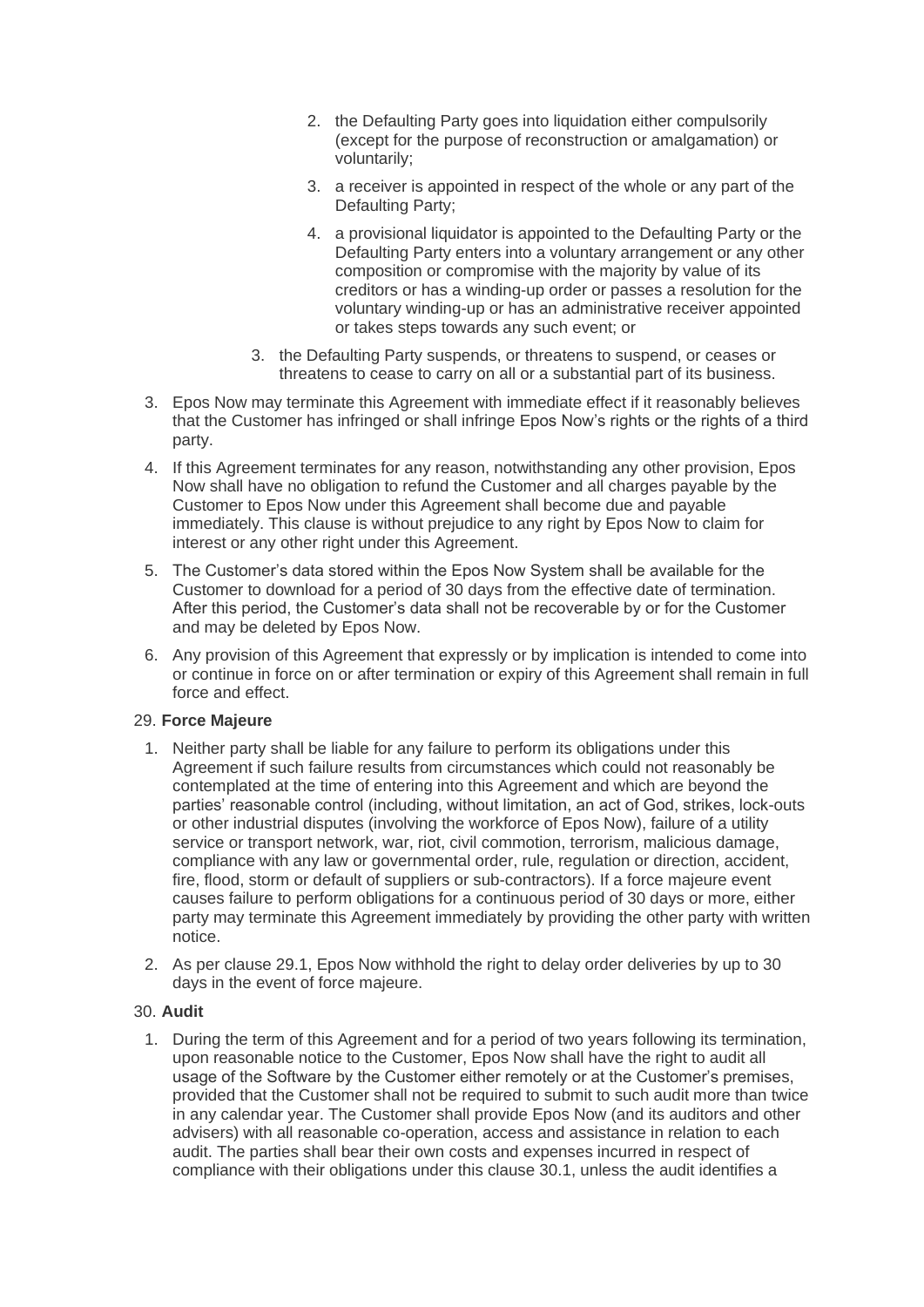material default by the Customer, in which case the Customer shall reimburse Epos Now for all of its reasonable costs incurred in the course of the audit.

2. If an audit identifies that the Customer is in breach of this Agreement, without prejudice to Epos Now's other rights and remedies, the Customer shall promptly take the necessary steps to comply with its obligations (including making an additional payment for any use of the Software outside of the agreed licence scope at Epos Now's then current rates).

# 31. **Referrals**

- 1. Epos Now may provide the Customer with incentives ("**Offer**") for the Customer to make referrals to relating to the Epos Now Services and/or Products to third parties from time to time ("**Referral**").
- 2. The terms of the Offer shall be documented by Epos Now on the relevant web page or document detailing the Offer. Notwithstanding, any referral activity that has been formally pre-authorized by Epos Now in the form of an Offer shall be governed by this clause 31.
- 3. In the event of conflict between the Offer terms and the terms of this clause 25, this clause 31 shall prevail.
- 4. To provide Referrals, the Customer may be permitted by Epos Now to generate a shareable URL / link from its account within the Software. This link may then be provided by the Customer to third parties. When the third party follows the link and successfully purchases the relevant Epos Now Services and/or Products detailed in the Offer, the Customer may be entitled to the incentive detailed in the Offer. To be a valid Referral, the relevant purchase of Epos Now Services and/or Products must be made without any cancellation of the order within a period of one month.
- 5. No incentive or referral fees shall be payable to the Customer where the Customer has any fees or other charges outstanding, or where the making of such payments is prohibited by state law.
- 6. We may share certain personal data with third parties to fulfil these rewards in accordance with our [Privacy Policy.](https://www.eposnow.com/uk/privacy-policy)

# **32. Export control**

1. Export Control. The Product is subject to U.S. export control laws and regulations and may be subject to foreign export or import laws or regulations. You agree to comply strictly with all such laws and regulations and not to use or transfer the Product for any use relating to nuclear, chemical, or biological weapons or missile technology. You also represent and warrant that you are not located in a country that is subject to a U.S. government embargo or that has been designated by the U.S. government as a "terrorist supporting" country and that you are not listed on any U.S. government list of prohibited or restricted parties.

# **33. Government users**

1. Government Users. The Product includes commercial computer software and commercial computer software documentation. If the user or licensee of the Product is an agency, department, or other entity of the United States Government, the use, duplication, reproduction, release, modification, disclosure, or transfer of the Product or any related documentation of any kind, including technical data and manuals, is restricted by a license agreement or by these Terms in accordance with Federal Acquisition Regulation 12.212 for civilian purposes and Defense Federal Acquisition Regulation Supplement 227.7202 for military purposes. The Product was developed fully at private expense. All other use is prohibited.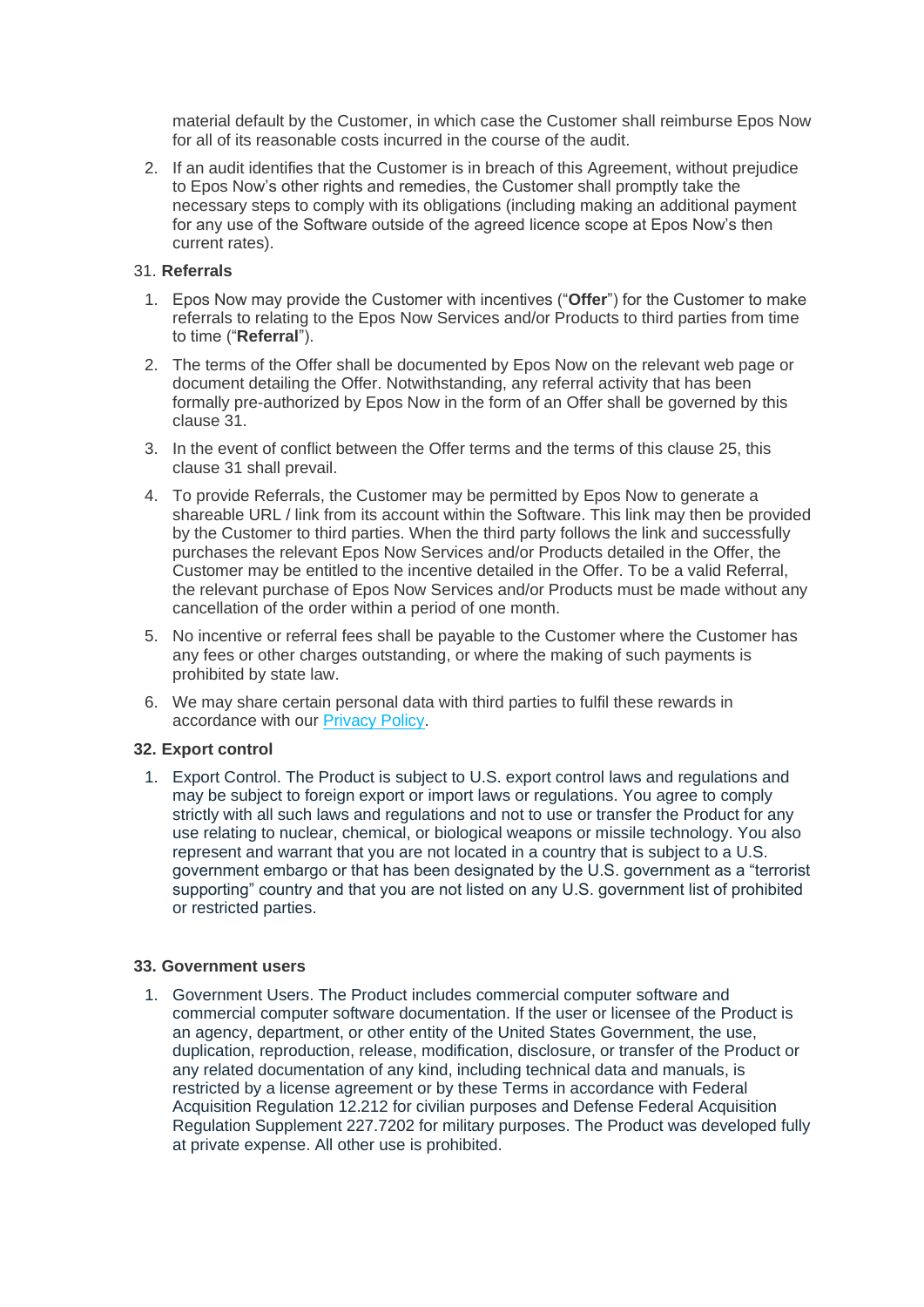#### 34. **Miscellaneous**

- 1. This Agreement constitutes the entire agreement between the parties and supersedes and extinguishes all previous agreements, promises, assurances, warranties, representations and understandings between them, whether written or oral, relating to its subject matter. Each party acknowledges that in entering into this Agreement it does not rely on, and shall have no remedies in respect of, any statement, representation, assurance or warranty (whether made innocently or negligently) that is not set out in this Agreement. Each party agrees that it shall have no claim for innocent or negligent misrepresentation or negligent misstatement based on any statement in this Agreement.
- 2. It may be necessary for Epos Now to update this Agreement and its terms from time to time. If the Customer continues to use Epos Now's services after Epos Now has informed the Customer of any updated version of this Agreement, the Customer shall be deemed to have accepted these changes and they shall be incorporated into this Agreement.
- 3. Save where expressly provided to the contrary, no variation of this Agreement shall be effective unless it is in writing and signed by both parties.
- 4. The Customer is responsible for informing Epos Now of any changes to their contact details.
- 5. Please note that Epos Now may record phone calls that we receive from the Customer for training and quality control purposes
- 6. No failure or delay by a party to exercise any right or remedy provided under this Agreement or by law shall constitute a waiver of that or any other right or remedy, nor shall it prevent or restrict the further exercise of that or any other right or remedy.
- 7. The Customer may not assign, transfer, charge, sub-contract or deal in any other manner with all or any of its rights or obligations under this Agreement without the prior written consent of Epos Now. Epos Now may at any time assign, transfer, charge, subcontract or deal in any other manner with all or any of its rights or obligations under this Agreement.
- 8. All notices must be in writing and shall be deemed given when mailed by registered or certified mail, return receipt requested, to the other party's main business address. Serving notice by email or fax shall not be accepted as an effective method of providing notice of a claim under this Agreement.
- 9. No one other than a party to this Agreement, their successors and permitted assignees, shall have any right to enforce any of its terms. The Customer and Epos Now hereby waive their rights (i) to sue before a jury (where applicable); or (ii) to participate in a class action, class-wide arbitration (where applicable), private attorney general action, or any other proceeding in which a party acts in a representative capacity.
- 10. Nothing in this Agreement is intended to, or shall be deemed to establish any partnership or joint venture between the parties, make a party the agent of the other party or authorise a party to make or enter into any commitments for or on behalf of the other party.
- 11. If any provision or part-provision of this Agreement is or becomes invalid, illegal or unenforceable, it shall be deemed modified to the minimum extent necessary to make it valid, legal and enforceable. If such modification is not possible, the relevant provision or part-provision shall be deemed deleted. Any modification to or deletion of a provision or part-provision under this clause shall not affect the validity and enforceability of the rest of this Agreement.
- 12. This Agreement is governed by the laws of the State of Florida, USA without reference to its choice of law provisions and without regard to the United Nations Convention on Contracts for the International Sale of Goods. The Federal and State courts located in the county of Orange County, Florida shall be the exclusive venue for any claim or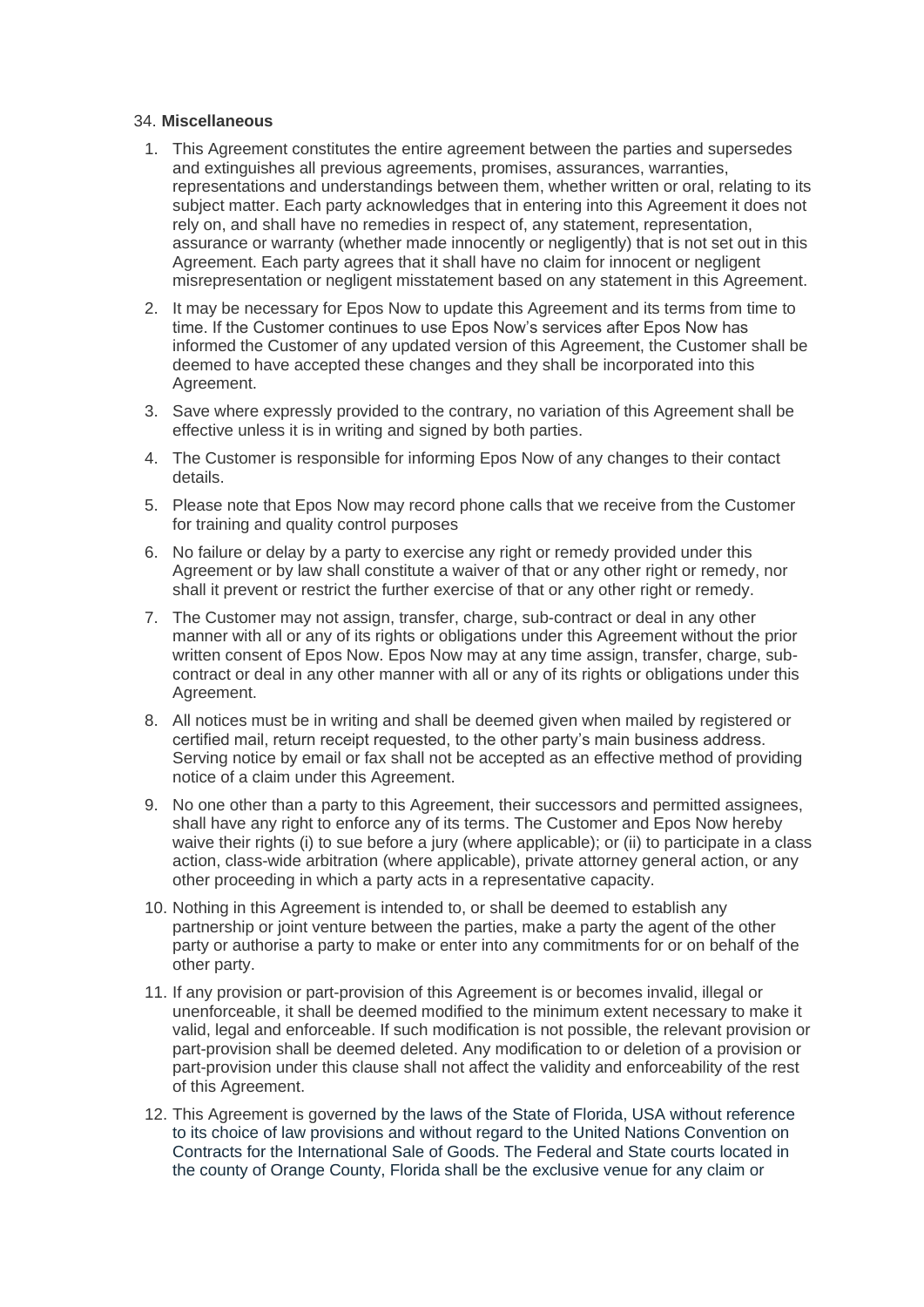# ANNEX A: Epos Now Software End User License Agreement ("EULA")

PLEASE READ THIS EULA CAREFULLY BEFORE USING ANY EPOS NOW SOFTWARE. BY USING ANY EPOS NOW SOFTWARE YOU ARE AGREEING TO BE BOUND BY THE TERMS OF THIS EULA. IF YOU DO NOT AGREE TO THE TERMS OF THIS EULA, YOU MUST NOT USE THE SOFTWARE.

# 1. **Application of this EULA**

1. This EULA incorporates and supplements the Epos Now Terms & Conditions (General Terms and Conditions of Trading with Epos Now) ("**Agreement**") as updated from time to time. In the event of conflict between the terms of this EULA and the Epos Now Terms & Conditions, the Epos Now Terms & Conditions shall prevail.

# 2. **General Use**

- 1. The Software, Systems, interfaces, content, fonts, documentation and any data that is provided by Epos Now to the Customer under its Software licence (as may be updated or replaced by Software updates or System restore software provided by Epos Now whether in read only memory, on any other media or in any other form) are licensed to the Customer (for the number of licences purchased only) on a non-exclusive, revocable, non-transferable basis for the Customer to make reasonable use of the Epos Now System under the terms of this Agreement and not for any other purpose.
- 2. Epos Now retains ownership of the Software and reserves all rights not expressly granted to the Customer
- 3. Epos Now, at its discretion, may make available future updates to the Software for the Customer's Epos System.
- 4. The Customer shall carry out regular back-ups to removable media stored separately from the supported items and carry out other normal system housekeeping routines (disc defragging etc). Epos Now shall not be liable for any loss or damage sustained or incurred by the Customer or any third party through loss or corruption of data resulting from any maintenance activity by Epos Now required or performed under this Agreement. Epos Now shall use reasonable endeavours rectify any such loss of data or programs, but reserves the right to charge for such services.
- 5. The Customer remains solely responsible for implementing adequate and industry standard virus protection measures to all parts of the Epos Now System.
- 6. Any additional software which is downloaded by the Customer, which is not already pre-installed on the System, is solely done at the Customer's risk.
- 7. The Customer is responsible for keeping the Software up-to-date and must accept automatic updates to the Software at all times. The Customer is responsible for keeping the operating system up-to-date with available patches and upgrades at all times.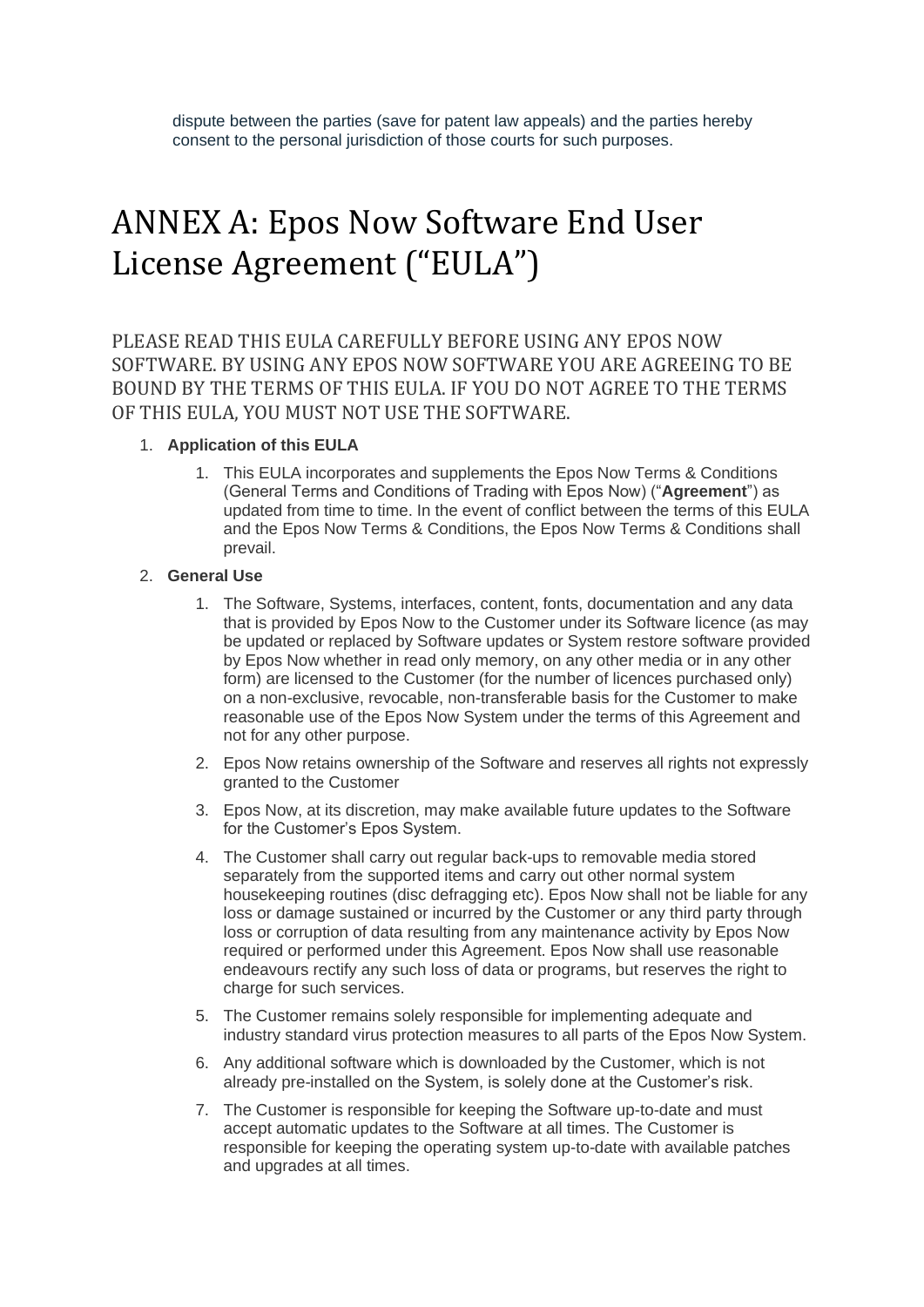8. From time to time Epos Now shall deprecate older operating system versions, supporting Software or Hardware minimum specifications. Epos Now shall use reasonable endeavours to give 60 days' notice in such circumstances and after this period the Customer must move away from any such deprecated Hardware, Software and/or operating systems at the Customer's expense.

# 3. **Permitted Software licence uses and restrictions**

- 1. Each Software licence allows the Customer to use the Software on the specific point of sale terminals requested by the Customer at the point of purchase.
- 2. Each licence does not allow the Software to exist on more than one point of sale terminal, and the Customer must not make the Software available over a network where it could be used by multiple devices or multiple computers at the same time, unless otherwise agreed in writing by Epos Now.
- 3. This EULA does not grant the Customer any rights to use Epos Now proprietary interfaces or any other Intellectual Property Rights in the design, development, manufacture, licensing or distribution of third party devices and accessories for use with the Epos Now System. Except as and only to the extent expressly permitted in this EULA or by applicable law, the Customer must not copy, decompile, reverse engineer, disassemble, and attempt to derive the source code of, decrypt, modify, or create derivative works of the Software (or any updates), the Epos Now Systems, or any part thereof. Any attempt to do so is a violation of the rights of Epos Now. If the Customer breaches this restriction, it may be subject to prosecution and damages.
- 4. The Customer may not rent, lease, lend, charge, redistribute or sub-license the Epos Now Software or Software updates.

# 4. **Termination**

1. This EULA is effective until terminated in accordance with the Agreement. The Customer's rights under this EULA shall terminate automatically without notice from Epos Now if the Customer fails to comply with any term(s) of this EULA. Upon the termination of this EULA the Customer's Software shall be restricted

*The following section applies to any API integrations with the Customer's web platform or systems.*

# API TERMS OF USE

# 1. **Licensed Uses and Restrictions.**

- 1. "**API**" means the software set of functions and procedures that allow the creation of third-party applications to access the features or data of Epos Now's System.
- 2. The Epos Now APIs are owned by Epos Now and are licensed to the Customer on a worldwide (except as limited below), non-exclusive, non-transferable basis on the terms set forth herein.
- 3. These API Terms of Use define the legal use of Epos Now APIs, including all updates, revisions, substitutions, and any copies of the Epos Now APIs made by or for the Customer.
- 4. Epos Now Customer data (including but not limited to transaction data, sales data, product data and stock data) are owned by the Customer and not by Epos Now.
- 5. The Customer's right to use the Epos Now APIs shall terminate immediately if Epos Now disables the Customer's access to the Epos Now APIs for any reason.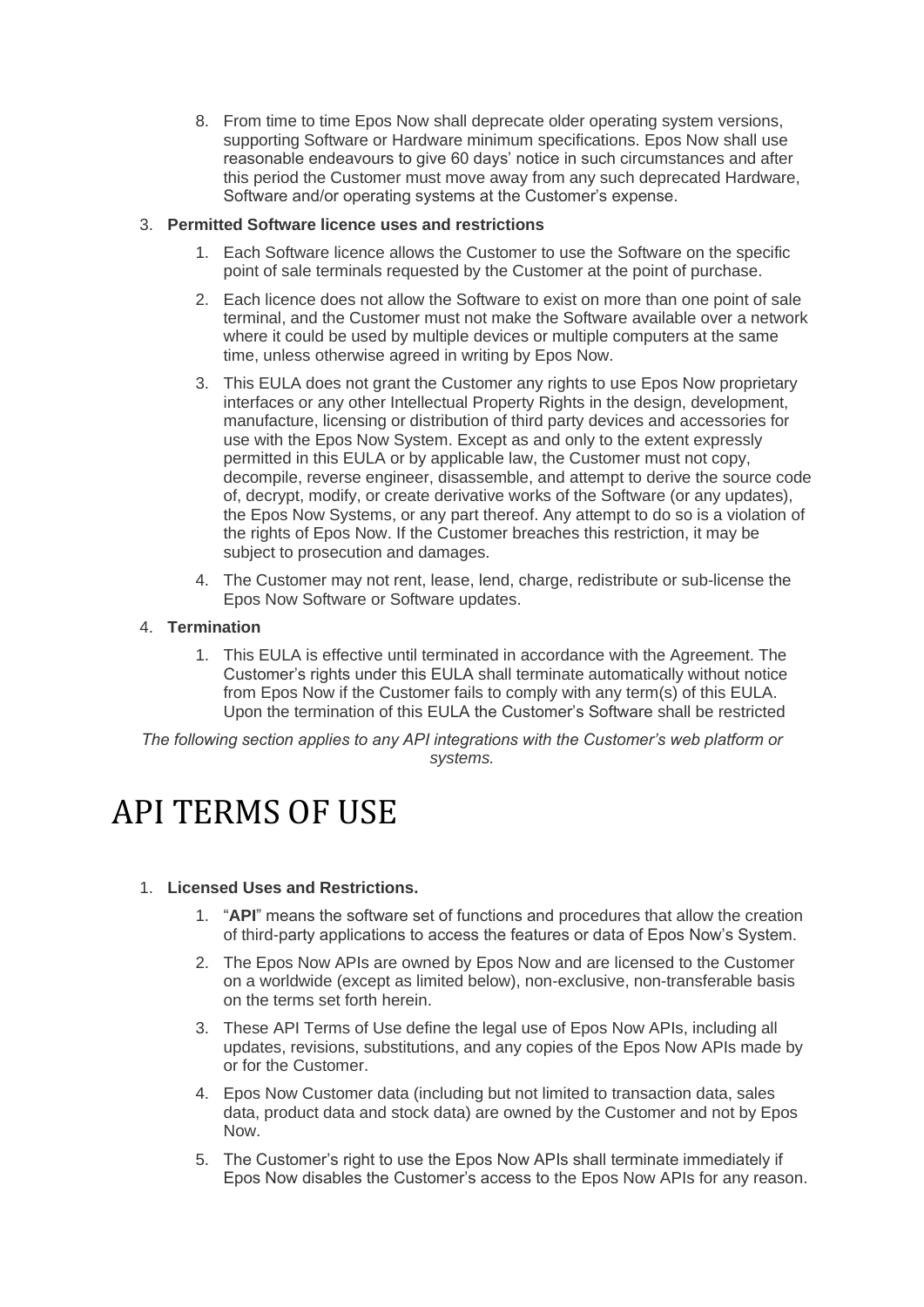- 6. The Customer shall:
	- 1. comply with any requirements or restrictions imposed on usage of client data by their respective owners. Although the Epos Now APIs can be used to provide the Customer with access to client data, neither Epos Now's provision of the Epos Now APIs to the Customer nor the Customer's use of the Epos Now APIs override the Customer's data privacy requirements and restrictions, which may include "all rights reserved" notices, data protection laws, Creative Commons licenses or other terms and conditions that may be agreed upon between the Customer and its clients. In all cases, the Customer is solely responsible for making use of its client data in compliance with the applicable client's requirements and/or restrictions;
	- 2. remove from the Epos Now System any client data or other information that the applicable client asks the Customer to remove within 24 hours;
	- 3. disclose through a privacy policy or otherwise displayed in the footer of each page of the Customer's applications, how it collects, uses, stores and discloses data collected from visitors and clients, including, where applicable, that third parties may serve content and collect information directly from visitors and may place or recognize cookies on visitors' browsers;
	- 4. provide accurate contact details for the Customer to Epos Now upon request; and
	- 5. provide an accurate statement of intended use of the applicable API to Epos Now upon request, and once provided restrict the Customer's activities to stay within this statement.
- 7. The Customer shall not:
	- 1. Use the Epos Now APIs for any application that replicates or attempts to replace the essential user experience of EposNowHQ.com or any Epos Now app or website;
	- 2. attempt to cloak or conceal the Customer's identity or the application's identity when requesting authorisation to use Epos Now APIs;
	- 3. cache or store any content other than for reasonable periods in order to provide the service the Customer is providing to its clients;
	- 4. use the Epos Now APIs for any application that constitutes, promotes or is used in connection with spyware, adware, or any other malicious programs or code;
	- 5. use the Epos Now APIs in any manner or for any purpose that violates any law or regulation within the UK and the location of any of its own servers, or any rights of any person, including but not limited to Intellectual Property Rights, rights of privacy, or rights of personality;
	- 6. use the Epos Now APIs in a manner that adversely impacts the stability of Epos Now.com servers or adversely impacts the behaviour of other applications using the Epos Now APIs. Further, Epos Now reserves the right to rate limit or block applications that make a large number of calls to an API that are not primarily in response to direct user actions;
	- 7. sell, lease, or sublicense the Epos Now APIs or access thereto or derive revenues from the use or provision of the Epos Now APIs, whether for direct commercial or monetary gain or otherwise, without prior written agreement from Epos Now; or